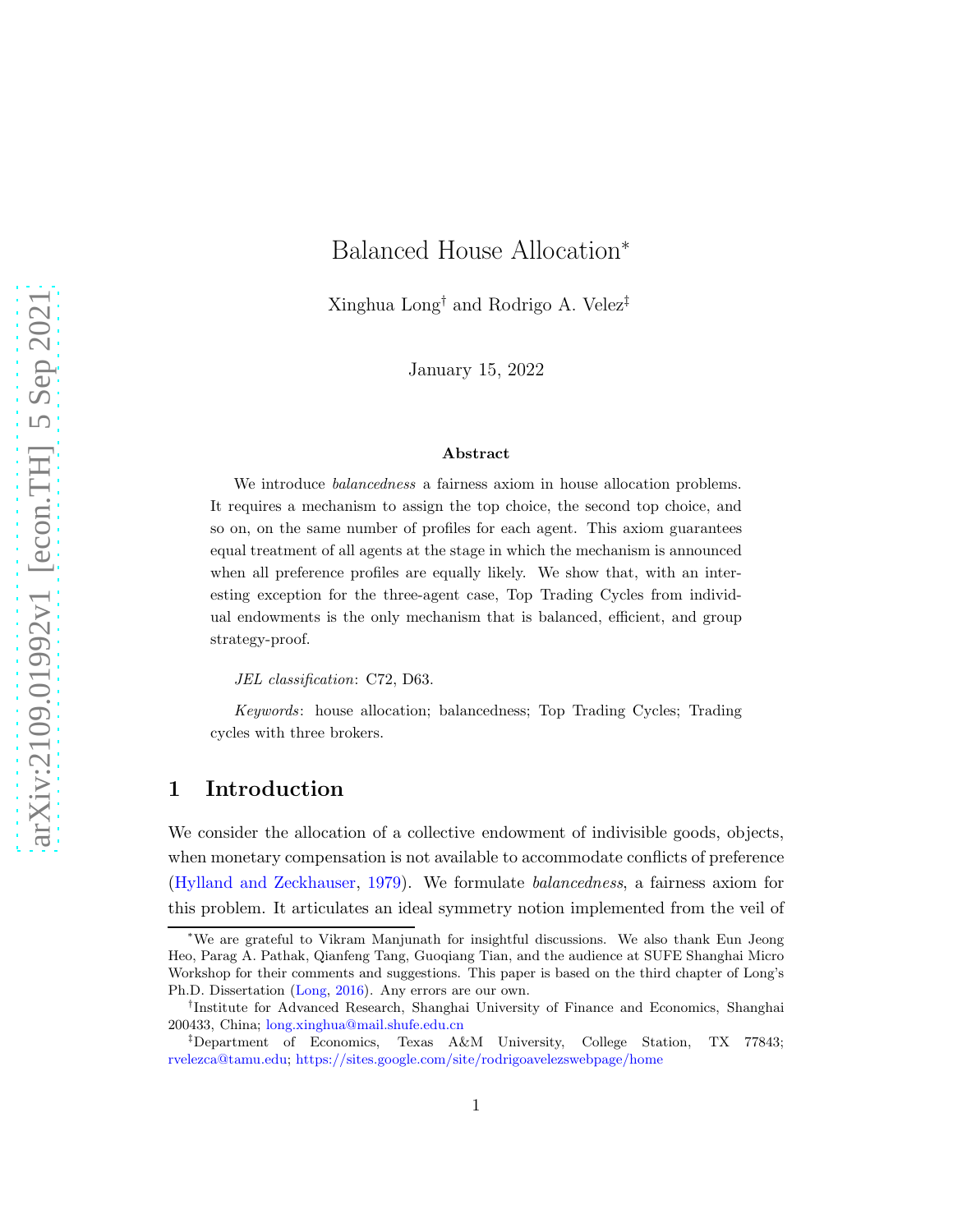ignorance of a policy maker who chooses the mechanism but is unaware of actual conflicts of preference. Our main result is to prove that, essentially, the celebrated Top Trading Cycles from individual endowments [\(Shapley and Scarf](#page-19-2), [1974\)](#page-19-2) are the only mechanisms that are balanced, efficient, and group strategy-proof.

It is instructive to consider a simple three-agent problem. Suppose that three students, Ann, Bob, and Charlie need to be assigned an office in an academic department. The administrator in charge will ask students for their preferences and make an assignment based on this information. The administrator is concerned about the transparency of the process and a possible perceived bias of their choices. Indeed, they may need to announce the protocol by which the allocation will take place. Moreover, randomization may be feasible at the stage of designing the protocol, but may not be feasible after the students report their preferences. It may also be complex to explain how a previous randomization among biased mechanisms provides a fair treatment of the students, when its actual realization does not.

To avoid the perception of bias in the allocation, we propose that the administrator select a mechanism that treats students symmetrically at the stage in which the mechanism is announced but preferences are not reported yet. As a benchmark we propose to assume that all preferences are equally likely. If a mechanism is unbiased, it should induce the same distribution on the ranking of assignments to each participant. That is, the number of preference profiles for which each agent gets their top choice, their second top choice, and so on, is the same for all agents. When this is so we say that the mechanism is balanced.

The perfect storm of constraints that leads to our formulation of balancedness is not far fetched. In the related problem of school choice, [Pathak and Sethuraman](#page-19-3) [\(2011\)](#page-19-3) describe how policy makers were concerned about the perception of fairness of mechanisms for the allocation of school seats in NY City. One option being considered was to run a lottery determining a single ranking of all students. Then students would choose their best option in that order. Another option was to run lotteries independently for each school and then use a protocol that gives agents the right to att[end the school for which they have priority. As reported by](#page-19-3) Pathak and Sethuraman [\(2011\)](#page-19-3), the following quote by a policy maker summarizes their view:

I cannot see how the children at the end of the line are not disenfranchised totally if only one run takes place. I believe that one line will not be acceptable to parents. When I answered questions about this at train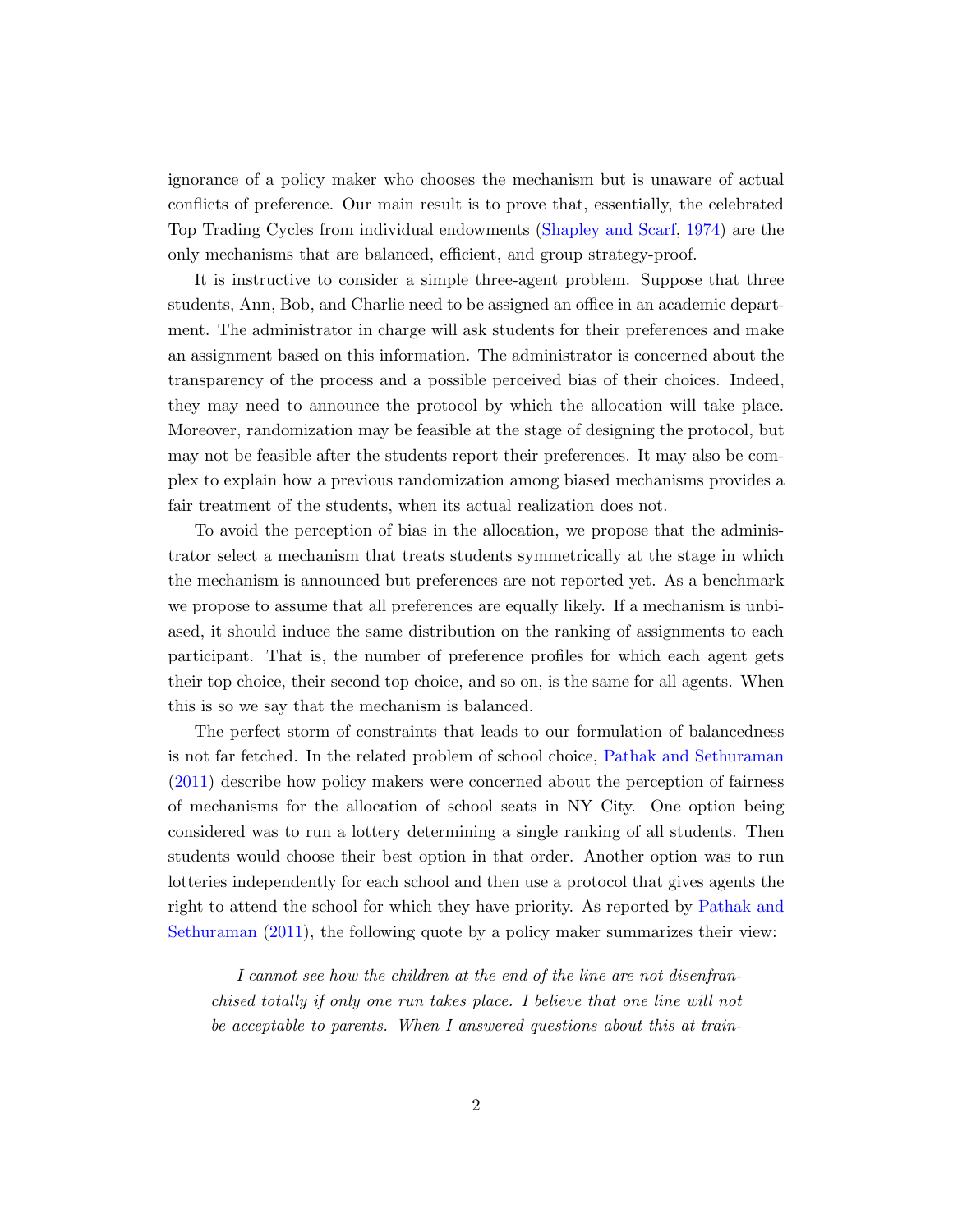ing sessions, (it did come up!) people reacted that the only fair approach was to do multiple runs.

Our running example illustrates the issue. Suppose that the administrator chooses at random an order of students and it is realized to be Ann is first, Bob second, and Charlie third. Even though at design stage all students are treated equally, after the order is realized Ann has a clear advantage over the other two students. Ann will receive her best office. There are possible preferences for which Bob, Charlie, or neither of them receive their best office. Bob also has an advantage over Charlie. Bob will never receive the office he considers worst. This is not so for Charlie.

It is not difficult to find a mechanism that is balanced. For instance, if the administrator chooses a given allocation and implements it independently of preferences, the mechanism is balanced. This leads to gross inefficiency, however. Obviously, balancedness does not make a mechanism appealing by itself.

The question we pose is to describe the balanced mechanisms that also satisfy basic efficiency and incentive properties. We follow [Pycia and Unver](#page-19-4) [\(2017](#page-19-4)) and [Bade](#page-18-0) [\(2020\)](#page-18-0) and require mechanisms be (Pareto) efficient and group strategy-proof.<sup>[1](#page-2-0)</sup> Our main result, Theorem [1,](#page-7-0) characterizes the family of mechanisms satisfying these three properties.

It turns out that the only balanced, efficient, and group strategy-proof mechanisms are essentially the Top Trading Cycles from individual endowments. These mechanisms operate as follows. The administrator endows each agent with an object and then asks them to trade following the Top Trading Cycles protocol (see Sec. [3](#page-6-0) for details). If the number of agents is different from three, these are the only mechanisms satisfying these properties. Curiously, when there are exactly three agents there is an additional class of mechanisms satisfying our desiderata, the Trading Cycles mechanisms with three brokers [\(Pycia and Unver,](#page-19-4) [2017](#page-19-4); [Bade](#page-18-0), [2020\)](#page-18-0). In these mechanisms, the administrator assigns a weak form of property rights over the objects to allocate, which is referred to as brokerage in the literature. The administrator commits to an efficient assignment and minimizes the number of agents who receive the object they broker. Ties are resolved by identifying the agent who brokers the most popular object. If this agent competes for this object with exactly

<span id="page-2-0"></span><sup>&</sup>lt;sup>1</sup>Group strategy-proofness requires that no group of agents can lie about their preferences and guarantee a better outcome for at least one of them without decreasing the welfare of any member of the group.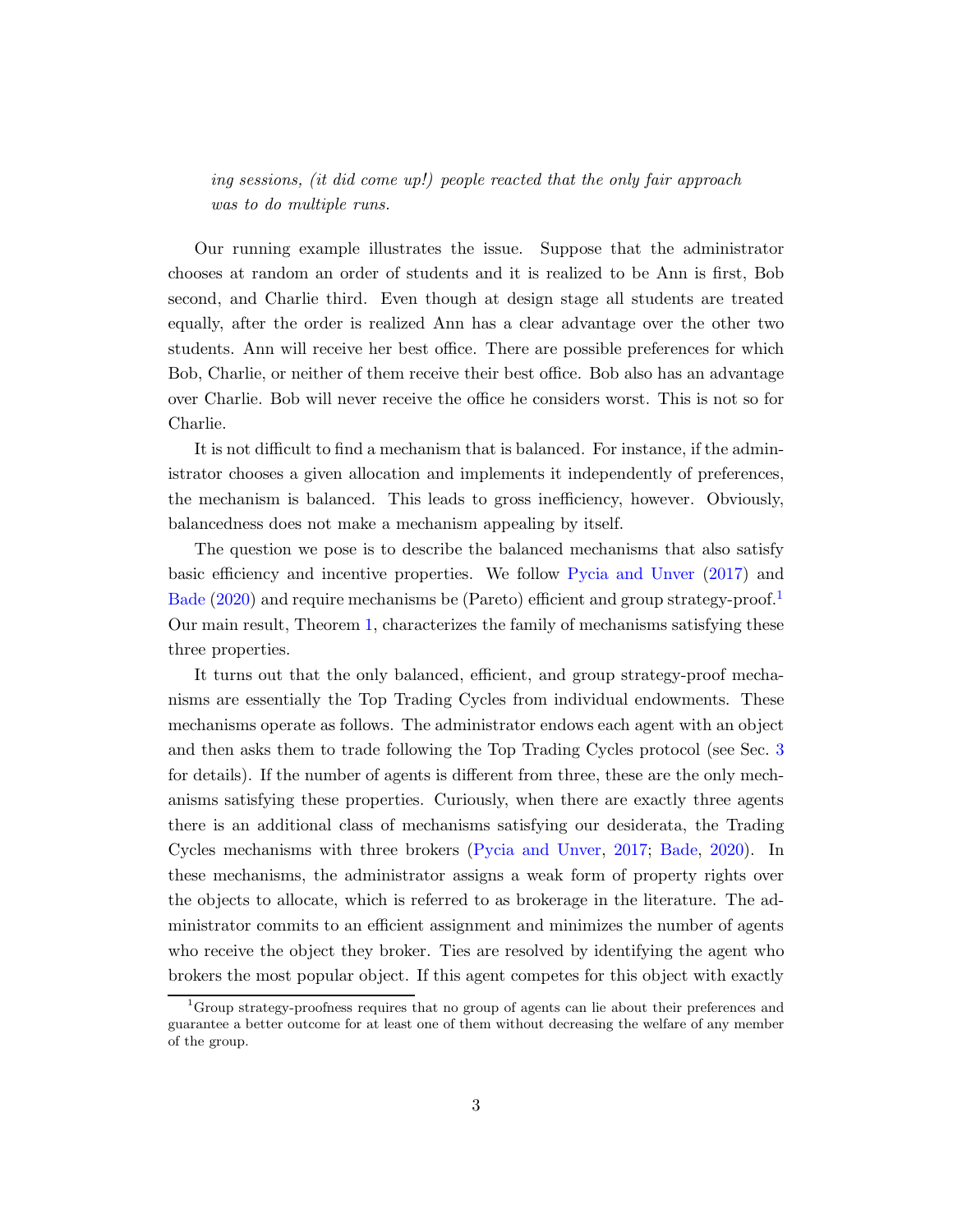another agent, ties are resolved in favor of the other agent. Otherwise, ties are resolved in favor of the agent who brokers the most popular object.

We assume throughout that there is the same number of agents and objects, that agents have strict preferences, and that each agent is to receive an object. This model, introduced by [Hylland and Zeckhauser](#page-19-0) [\(1979](#page-19-0)), is usually referred to as house allocation. There is a significant body of literature exploring different normative considerations in this environment. The most relevant to us are those requiring efficiency and incentive properties, which make the base of our normative objectives. In particular, a mechanism is efficient, group strategy-proof, and neutral if and only if it is a serial dictatorship, i.e., for a given order of the agents, the first agent chooses her best object, the second agent chooses her best object among the remaining objects, and so on [\(Svensson,](#page-19-5) [1999\)](#page-19-5).<sup>[2](#page-3-0)</sup> In contrast to most other environments, there is a plethora of non-neutral mechanisms that are efficient and group strat[egy-proof. The first to exhibit well behaved families were](#page-18-1) Abdulkadiroğlu and Sönmez [\(1999](#page-18-1)) in a related model that allows initial ownership of some objects, and Pápai [\(2000\)](#page-19-6) who introduced a general class of mechanisms based on trade from private endowments that are hierarchically revised as agents obtain their allotments. None of these families exhaust the whole class of efficient and group strategy-proof mechanisms. It was only until [Pycia and Unver](#page-19-4) [\(2017\)](#page-19-4) and [Bade](#page-18-0) [\(2020\)](#page-18-0) that the complete class of mechanisms satisfying these two properties was characterized. These mechanisms generalize the hierarchical exchange mechanisms by introducing a weak form of control right in which an agent can trade an object without having the right to take it for themself.

Our results allow us to identify a dimension in which Top Trading Cycles is superior to all other efficient and group strategy-proof mechanisms. To the length of our knowledge this is the first result that articulates such a message in our basic en-vironment of house allocation.<sup>[3](#page-3-1)</sup> Indeed, previous literature has concentrated on the evaluation of fairness properties of efficient and group strategy-proof mechanisms from an ex-ante perspective. Evaluated at the designing stage when the mechanism designer still has the opportunity to randomize their design parameters, Top Trading Cycles is no different from the other efficient and strategy-proof mechanisms. The basic form of this result was developed independently by [Knuth](#page-19-7) [\(1996\)](#page-19-7) and Abdulka-

<span id="page-3-0"></span><sup>2</sup>A mechanism is neutral if it is invariant under permutation of the name of objects.

<span id="page-3-1"></span><sup>3</sup>Top Trading Cycles from individual endowments has been found to be fundamentally different from other mechanisms in an augmented model in which objects have priorities over agents. This is the only effici[ent and strategy-proof mechanism that minimizes violations of priorities \(](#page-18-2)Abdulka-diroğlu and Che, [2010;](#page-18-2) [Morill,](#page-19-8) [2013;](#page-19-8) Abdulkadiroğlu et al., [2017](#page-18-3))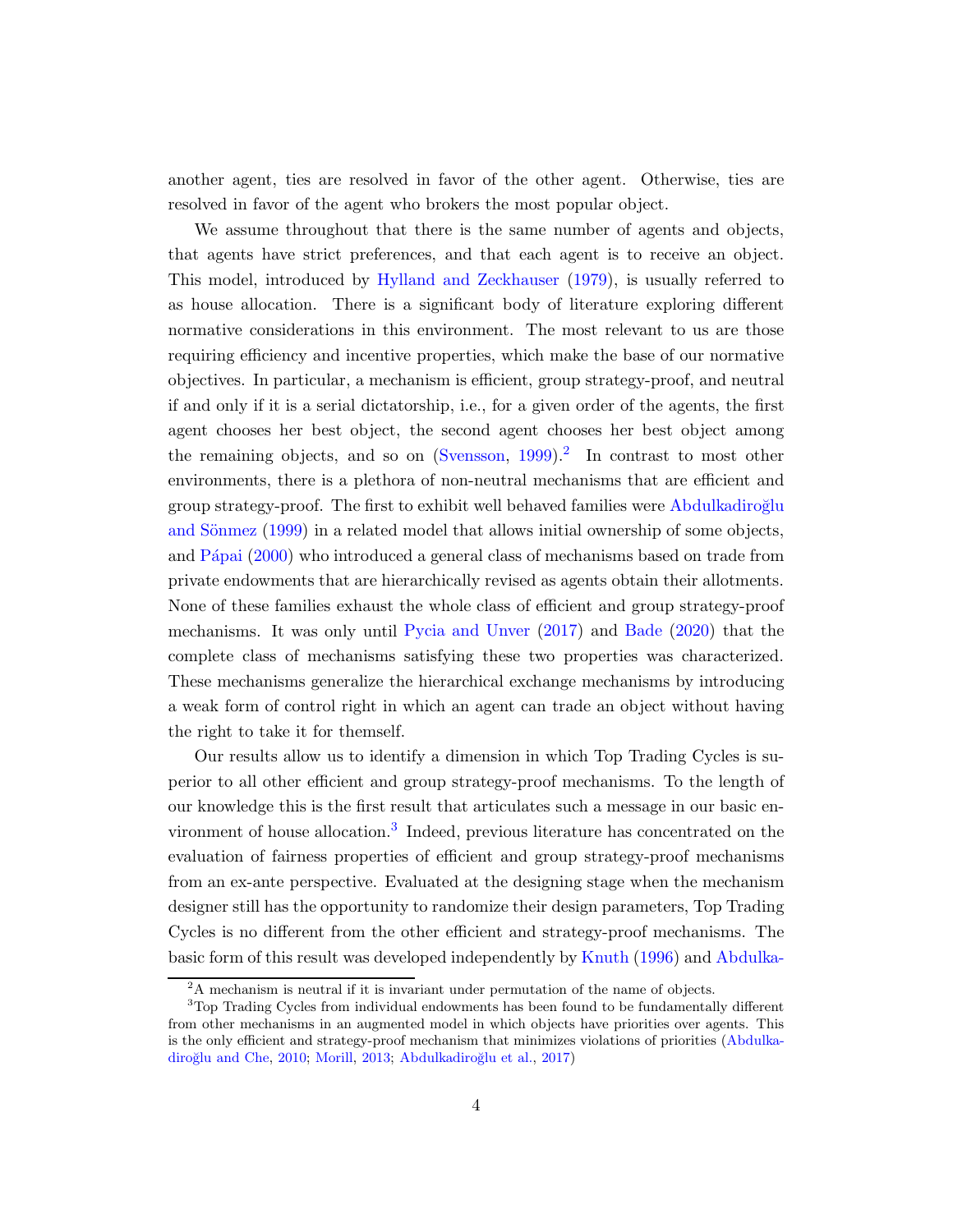diroğlu and Sönmez [\(1998\)](#page-18-4). Consider the random mechanism that is obtained by selecting at random an endowment profile and then running the Top Trading Cycles for this endowment. For a given preference profile, the distribution over matchings generated by this procedure is exactly the same as that one obtains by randomly choosing an order of the agents and then running a serial dictatorship with respect to this order. This equivalence was proven to extend to increasingly larger families of efficient and gro[up strategy-proof mechanisms](#page-19-9) [\(Pathak and Sethuraman](#page-19-3)[,](#page-19-9) [2011;](#page-19-3) Lee and Sethuraman, [2011](#page-19-9); [Carroll,](#page-18-5) [2014](#page-18-5)). Remarkably, the equivalence actually holds for suitably defined symmetrized versions of all efficient and group strategy-proof mechanisms [\(Bade,](#page-18-0) [2020](#page-18-0)).

The closest paper to ours, at a conceptual level, is [Freeman et al.](#page-18-6) [\(2021\)](#page-18-6). These authors independently define order symmetry, a fairness axiom parameterized by a probability measure  $P$  on the space of preferences in house allocation problems. The axiom requires the mechanism guarantee each agent the same probability to obtain their top choice, their second top choice, and so on, when the realization of preferences follows P. Our notion of balancedness corresponds to order symmetry with respect to the uniform distribution on the preference space. While our objectives overlap, our results are essentially independent. [Freeman et al.](#page-18-6) [\(2021\)](#page-18-6)'s main contribution is to show that Top Trading Cycles satisfies order symmetry with respect to symmetric probability distributions. This implies that Top Trading Cycles is balanced, a result first stated by [Long](#page-19-1) [\(2016\)](#page-19-1), and which we include for completeness in the presentation. Our main contribution is to characterize the whole family of balanced, efficient, and group strategy-proof mechanisms. That is, to show that with an interesting exception when there are exactly three agents, Top Trading Cycles is singled out as the only balanced mechanisms among all efficient and group strategy-proof mechanisms.

The remainder of the paper is organized as follows. Sec. [2](#page-4-0) introduces the model. Sec. [3](#page-6-0) presents our results. Finally, Sec. [4](#page-17-0) concludes.

# <span id="page-4-0"></span>2 Model

#### 2.1 Environment

A set of *n* objects H is to be allocated among *n* agents  $N := \{1, ..., n\}$ . Generic objects are  $x, y, \ldots$  and generic agents i, j. Agents have unit demand and privately known strict preferences over the set of objects. We assume that all objects are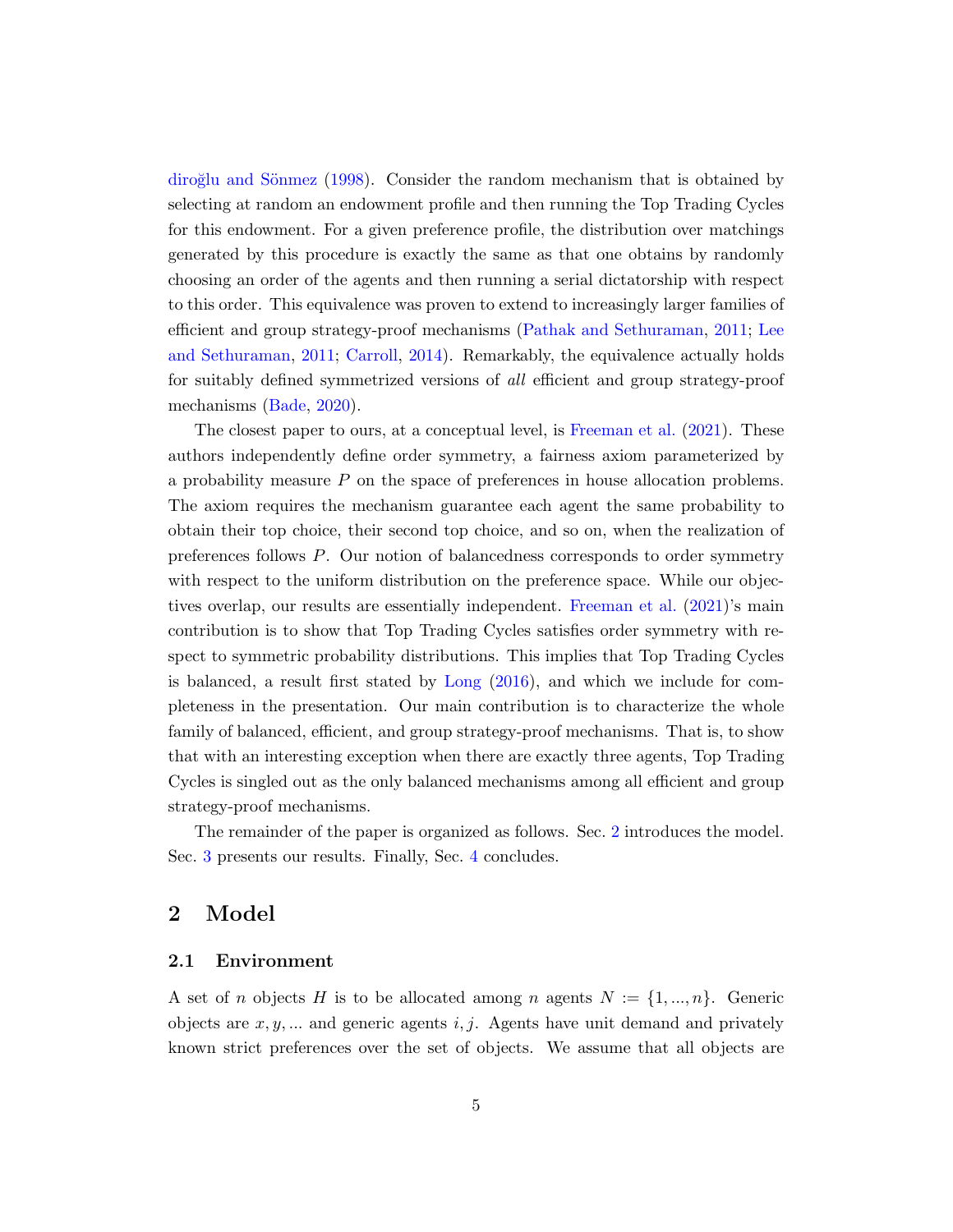acceptable to all agents. We denote by  $R$  the set of strict preference relations on  $H$ , i.e., complete, transitive, and antisymmetric binary relations. The generic preference of agent *i* is  $R_i$  and the generic preference profile is  $R = (R_i)_{i \in N} \in \mathcal{R}^N$ . The object ranked k-highest in  $R_i$  is  $R_i^k$ . With this notation, the best object for  $R_i$ is  $R_i^n$ , the second highest  $R_i^{n-1}$ , and so on. The top ranked object of  $R_i$  in a subset of objects  $H' \subseteq H$  is  $Top(R_i, H')$ . We denote the strict part of  $R_i$  by  $P_i$ . For any group of agents  $S \subseteq N$ , we denote the preferences of the agents in S by  $R_S$ .

An matching  $\mu$  is a bijection between N and H. The object assigned to agent i under  $\mu$  is  $\mu_i$ . Let M be the set of all possible matching. Whenever convenient we describe a matching in its set theory form as a subset of  $N \times H$ ,  $\{(i, x), (j, y), ...\}$ . A submatching is a subset of a matching. The set of submatchings not in  $\mathcal M$  is  $\mathcal S$ . The generic submatching is  $\nu$ . The agents and objects matched by  $\nu$  are  $N_{\nu}$  and  $H_{\nu}$ , respectively. The complements of these sets are  $N_{\nu}^c := N \setminus N_{\nu}$  and  $H_{\nu}^c := H \setminus H_{\nu}$ . A mechanism is a function from  $\mathcal{R}^N$  to M. The generic mechanism is f. Agent i's allotment at R is  $f(R)<sub>i</sub>$ .

#### 2.2 Axioms

Our central axiom requires mechanisms to treat agents symmetrically from the point of view of a designer who selects the mechanism and considers agents preferences to be all equally probable.

A mechanism f is **balanced** if for each pair of agents i and j, and each  $k \in$  $\{1, ..., n\}$ , the number of profiles in  $\mathcal{R}^N$  for which agent i receives her k-th ranked object is the same as that of agent  $j$ , i.e.,

$$
\left| \left\{ R \in \mathcal{R}^N : f(R)_i = R_i^k \right\} \right| = \left| \left\{ R \in \mathcal{R}^N : f(R)_j = R_j^k \right\} \right|.
$$

We consider two additional basic axioms.

A mechanism f is efficient if for each  $R \in \mathcal{R}^N$ ,  $f(R)$  is an efficient matching, i.e., there is no other matching that each agent finds at least as good as  $f(R)$  and at least one agent prefers.

A mechanism  $f$  is **group strategy-proof** if no group of agents can gain by misreporting their preferences in the direct revelation game associated with the mechanism. That is, for each  $S \subseteq N$  and each  $R \in \mathcal{P}^N$ , there is no  $R'_{S} \in \mathcal{P}^S$  such that for each  $i \in S$ ,  $f(R'_{S}, R_{-S})$ ,  $R_i f(R)_i$  and there is  $j \in S$  such that  $f(R'_{S}, R_{-S})$ ,  $P_j f(R)_j$ .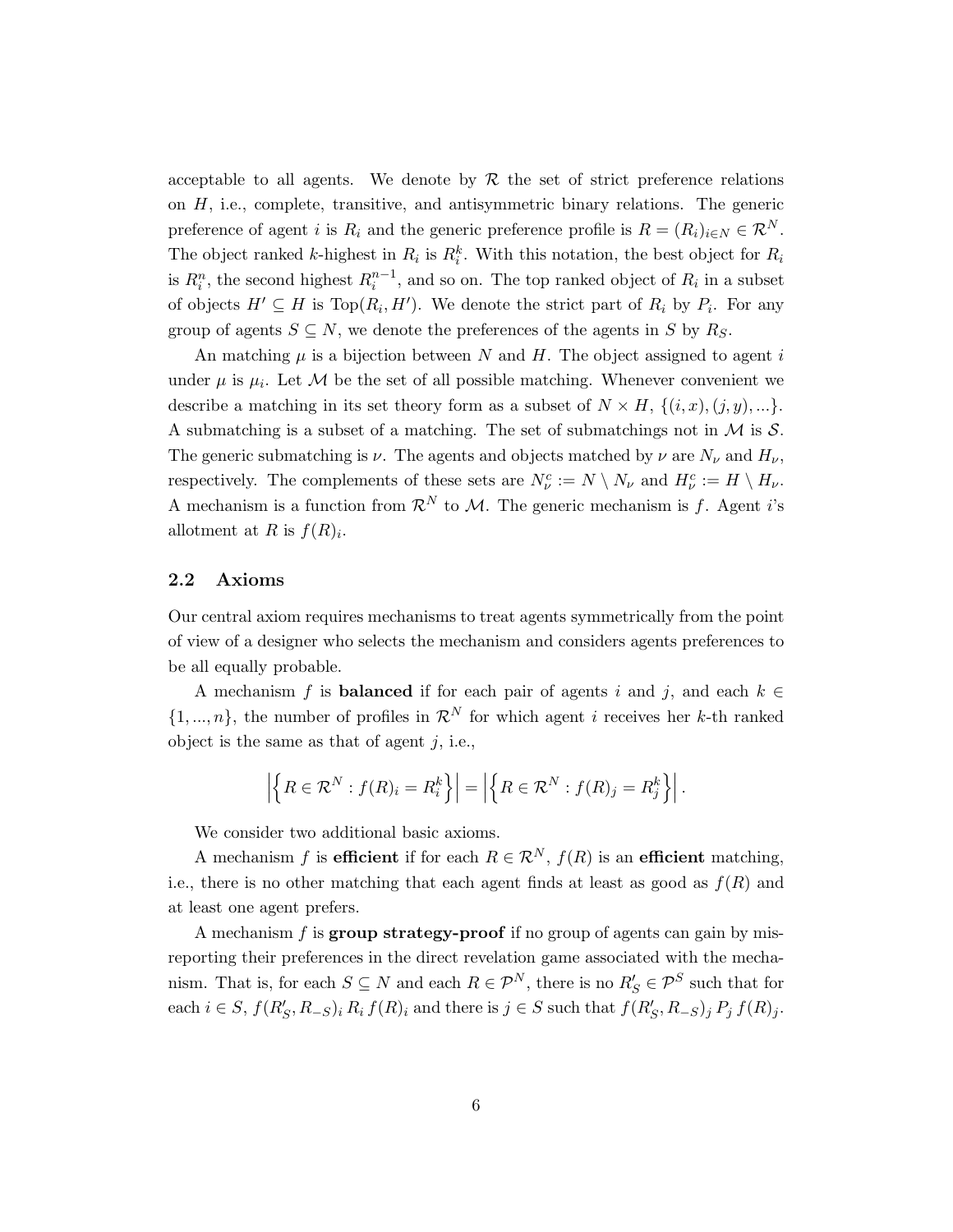# <span id="page-6-0"></span>3 Results

We characterize the set of balanced mechanisms that are efficient and group strategyproof. When the number of objects is different from three, these mechanisms are the Top Trading Cycles from individual endowments. When there are exactly three objects, besides these mechanisms, an additional class known as TC mechanisms with three brokers also satisfy these properties.

We first define the mechanisms involved in the statement in our characterization. We then state the theorem and prove it in a series of lemmas.

TTC from individual endowments [\(Shapley and Scarf,](#page-19-2) [1974\)](#page-19-2): An endowment profile is a bijection  $\omega : N \to H$ , where agent i's endowment is  $\omega_i$ . The TTC mechanism from individual endowment  $\omega$ ,  $TTC_{\omega}$ , assigns to each agent the allotment calculated by means of the following algorithm.<sup>[4](#page-6-1)</sup> At the first step construct a graph in which each agent points to her most preferred object, and each object points to its owner. Since the number of agents and objects is finite, the graph has at least a cycle.  $TTC_{\omega}$  assigns each agent in a cycle her most preferred object. In the subsequent steps consider the set of agents who have not received an allotment yet. Again form the graph in which each agent points to her most preferred object still to be allocated. Agents in a cycle of this graph receive their most preferred object in the remaining objects. The algorithm continues until all agents have received an allotment.[5](#page-6-2)

TC mechanisms with three brokers [\(Bade](#page-18-0), [2020](#page-18-0)): These mechanisms are defined when there are exactly three agents and three objects. A brokerage profile is a bijection  $b: N \to H$ . The TC mechanism with brokerage profile b,  $TC_b$ , allocates objects efficiently while trying to minimize the number of brokers who receive the object they broker. For each R, let  $M_b(R)$  be the set of efficient matchings that minimize the number of brokers who receive the object they broker. Note that for each  $i \in N$  and each  $x \in H$ , there is at most an element in  $M_b(R)$  in which agent i receives x. Thus, for a given agent, there is a unique best matching and a unique worst matching in  $M_b(R)$ . Now, if  $M_b(R)$  is not a singleton, there is an agent who brokers an object that is at the top of the preference of at least two agents, for

<span id="page-6-1"></span><sup>&</sup>lt;sup>4</sup>The TTC algorithm was attributed to David Gale by [Shapley and Scarf](#page-19-2) [\(1974\)](#page-19-2).

<span id="page-6-2"></span> ${}^{5}$ The TTC algorithm can be run clearing all cycles that form in a step. It can also be run selecting a single cycle from those that form in a given step. The order in which the cycles are cleared does not change the outcome of the algorithm. We use this second version of the algorithm in our analysis, for it allows us to associate steps and cycles.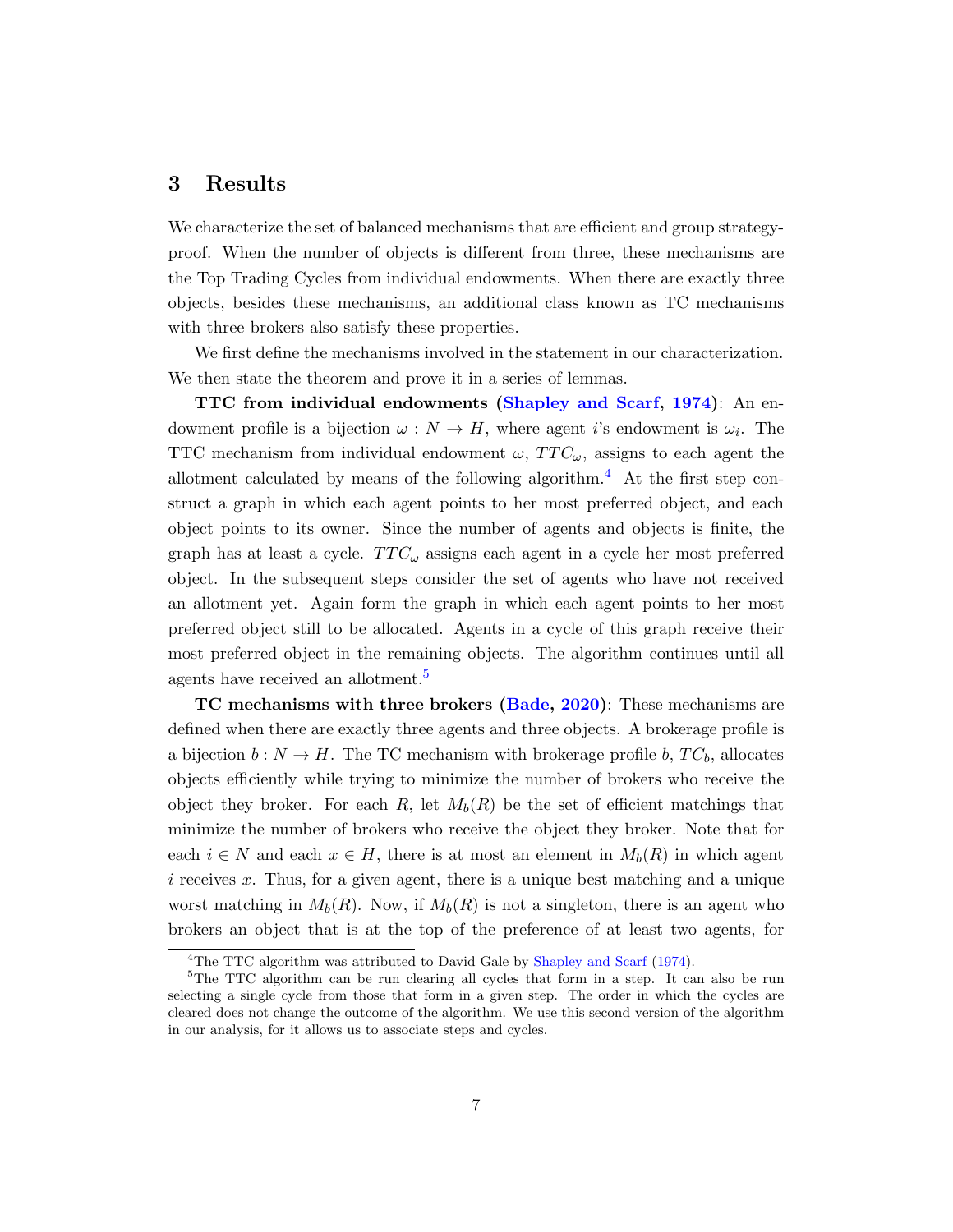otherwise there would be a unique efficient matching for  $R$ . Then, we can divide the definition of  $TC_b$  in three exclusive cases.

- 1.  $M_b(R)$  is a singleton:  $TC_b(R)$  is the unique element in this set.
- 2.  $M_b(R)$  is not a singleton, the top object of agents i and j is  $b_i$ , and the top object of agent k is different from  $b_i$ :  $TC_b(R)$  is the worst matching in  $M_b(R)$ for agent i.
- 3.  $M_b(R)$  is not a singleton and the top object of agents j and k is  $b_i$ :  $TC_b(R)$  is the best matching in  $M_b(R)$  for agent i.

We can now state our main result.

<span id="page-7-0"></span>**Theorem 1.** A mechanism  $f$  is balanced, efficient, and group strategy-proof if and only if it is a TTC mechanism from individual endowments or a TC mechanism with three brokers.

We first prove that TTC from individual endowments and TC mechanisms with three brokers are balanced. It is known that these mechanisms satisfy the other properties [\(Shapley and Scarf,](#page-19-2) [1974;](#page-19-2) [Roth,](#page-19-10) [1982](#page-19-10); [Bird,](#page-18-7) [1984](#page-18-7); [Pycia and Unver](#page-19-4), [2017;](#page-19-4) [Bade](#page-18-0), [2020](#page-18-0)).

<span id="page-7-1"></span>Lemma 1. TTC mechanisms from individual endowments and TC mechanisms with three brokers are balanced.

*Proof.* Consider first a TTC mechanism from individual endowments. Let  $\omega$  be an endowment profile. Fix two different agents  $i$  and  $j$  in  $N$ . For any preference profile  $R \in \mathcal{R}^N$ , suppose  $TTC_{\omega}(R)_i = R_i^r$ , and  $TTC_{\omega}(R)_j = R_j^l$ . Construct a bijection  $\tau : \mathcal{R}^N \to \mathcal{R}^N$  such that for each agent  $h \in N \setminus \{i, j\}$ , swap the positions of  $\omega_i$  and  $\omega_j$  in  $R_h$  to form  $\tau(R)_h$ , while  $\tau(R)_i$  and  $\tau(R)_j$  are formed by swapping the positions of  $\omega_i$  and  $\omega_j$  in  $R_j$  and  $R_i$ , respectively. We will show that agent i receives her *l*-th ranked object and agent j receives her r-th ranked object at  $\tau(R)$ . Consequently the mechanism is balanced.

Consider the TTC algorithm at R. Let  $t = 1, ..., m$  be the steps in the algorithm. Suppose without loss of generality that there is a minimal trading cycle at each step, i.e., a cycle with no proper subcycle. Let  $N_t$  be the set of agents in the cycle at step t and for  $t \geq 2$ ,  $H_t := H \setminus \{TTC_{\omega}(R)_k : k \in N_1 \cup \cdots \cup N_{t-1}\}.$  Suppose that agent i gets an object at step  $t_i$  and agent j gets one at step  $t_j$ . Suppose without loss of generality that  $t_i \leq t_j$ .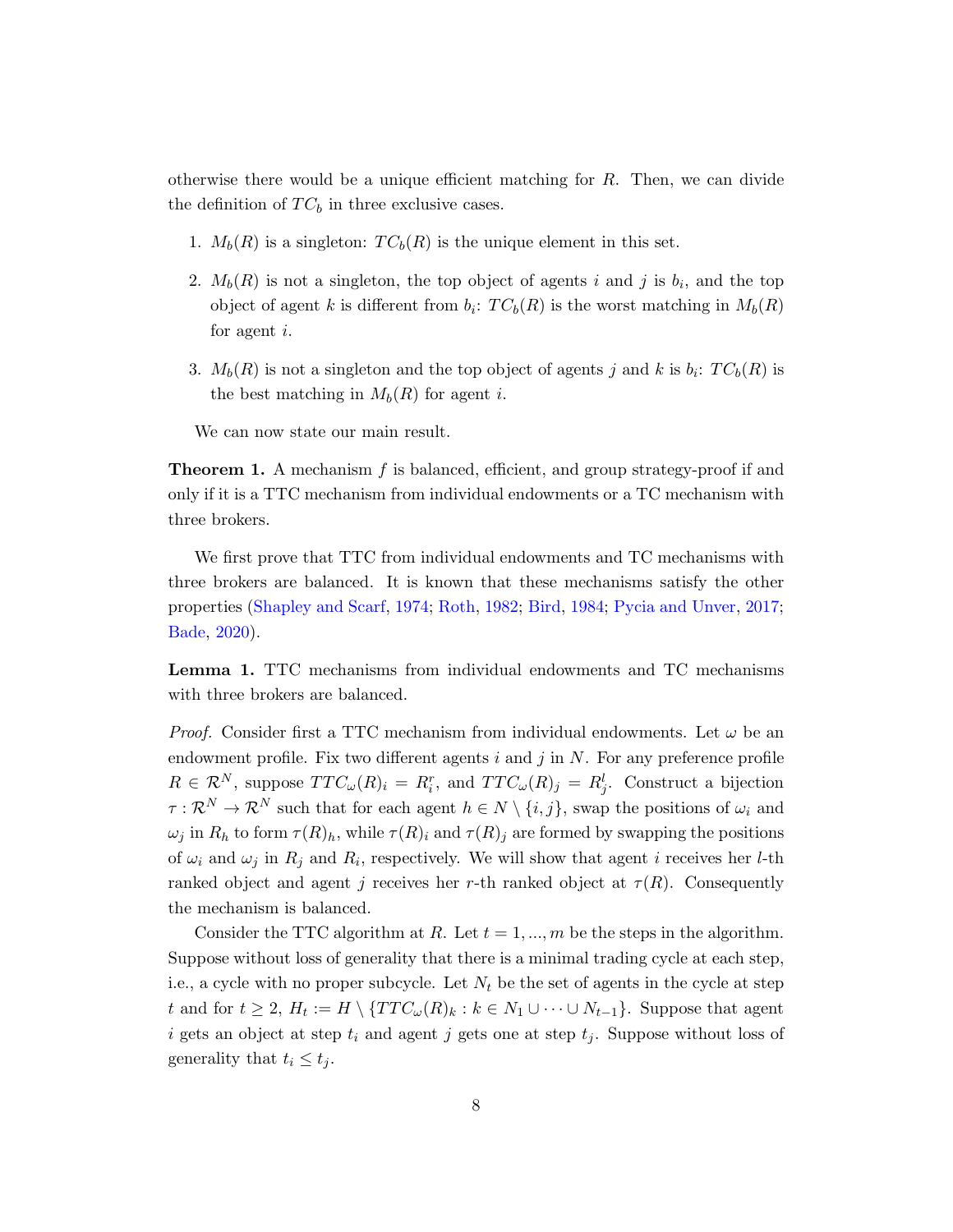<span id="page-8-0"></span>

**Figure 1:** Cycle  $N_{t+1}$  in  $TTC_{\omega}(R)$  and  $TTC_{\omega}(\tau(R))$ . Each agent points to the agent who owns her most preferred remaining object. Dashed arrows correspond to  $TTC_{\omega}(R)$  and solid lines to  $TTC_{\omega}(\tau(R)).$ 

We calculate  $TTC_{\omega}(\tau(R))$ . Suppose first that  $1 < t_i$ . Since  $N_1$  and their endowments form a cycle at step 1 at profile R, for each  $k \in N_1$ , Top $(R_k, H) P_k \{\omega_i, \omega_j\}$ . Then, for each  $k \in N_1$ ,  $\text{Top}(\tau(R)_k, H) = \text{Top}(R_k, H)$  and  $\text{Top}(R_k, H) \tau(P_k) \{\omega_i, \omega_j\}.$ Thus, agents  $N_1$  and their endowments form a cycle at the first step of  $TTC_{\omega}$  at profile  $\tau(R)$ . We select this to be the first cycle in the construction of  $TTC_{\omega}(\tau(R))$ . In the trading cycle, each agent  $k \in N_1$  points to  $Top(R_k, H)$ . Thus, for each  $k \in N_1$ ,  $TTC_{\omega}(\tau(R))_k = TTC_{\omega}(R)_k$ . Let  $T \leq t_i - 2$ . Suppose that we have completed the first  $t \leq T$  steps in the construction of  $TTC_{\omega}(\tau(R))$  and at each such step we proved that  $N_t$  forms a cycle of the algorithm that calculates  $TTC_{\omega}(\tau(R))$ and for each  $k \in N_t$ ,  $TTC_{\omega}(\tau(R))_k = TTC_{\omega}(R)_k$ . Let  $k \in N_{T+1}$ . Since  $N_{T+1}$ and their endowments form a cycle at step  $T + 1$  at profile R, for each  $k \in$  $N_{T+1}$ , Top $(R_k, H_{T+1}) P_k \{\omega_i, \omega_j\}$ . Then, for each  $k \in N_{T+1}$ , Top $(\tau(R)_k, H_{T+1}) =$  $\text{Top}(R_k, H_{T+1})$  and  $\text{Top}(R_k, H_{T+1}) \tau(P_k) \{\omega_i, \omega_j\}.$  Note that  $H_{T+1} = H\setminus$  ${TTC_{\omega}(\tau(R))_k : k \in N_1 \cup \cdots \cup N_t}.$  Thus, agents  $N_{T+1}$  and their endowments form a cycle at step  $T+1$  of the algorithm that calculates  $TTC_{\omega}(\tau(R))$ . Each agent  $k \in N_{T+1}$  points to  $Top(R_k, H_{T+1})$ . Thus, for each  $k \in N_{T+1}$ ,  $TTC_{\omega}(\tau(R))_k =$  $TTC_{\omega}(R)_k.$ 

Suppose first that  $t = t_i = t_j$ . There are three cases.

Case 1.a:  $TTC_{\omega}(R)_i = \omega_j$  and  $TTC_{\omega}(R)_j = \omega_i$ . Then,  $Top(R_i, H_i) = \omega_j$  and  $\text{Top}(R_j, H_t) = \omega_i$ . By definition of  $\tau(R)$ ,  $\text{Top}(\tau(R)_i, H_t) = \omega_j$  and  $\text{Top}(\tau(R)_j, H_t) =$  $\omega_i$  (Fig. [1](#page-8-0) (a)).

Case 1.b:  $TTC_{\omega}(R)_i = \omega_j$  and  $TTC_{\omega}(R)_j \neq \omega_i$ . Then,  $Top(\tau(R)_j, H_t) =$  $TTC_{\omega}(R)_j \notin {\{\omega_i,\omega_j\}}$  and  $Top(\tau(R)_j, H_t) = \omega_i$ . Moreover, the agents in  $N_t$  and their endowments form a trading cycle in which agent i receives  $TTC_{\omega}(R)_i$  and agent *j* receives  $\omega_i$  (Fig. [1](#page-8-0) (b)).

Case 1.c:  $TTC_{\omega}(R)_i \neq \omega_j$  and  $TTC_{\omega}(R)_j \neq \omega_i$ . Then,  $Top(\tau(R)_i, H_t)$  =  $TTC_{\omega}(R)_{j} \notin {\{\omega_i,\omega_j\}}$  and  $Top(\tau(R)_{j},H_t) = TTC_{\omega}(R)_{i} \notin {\{\omega_i,\omega_j\}}$ . Moreover, the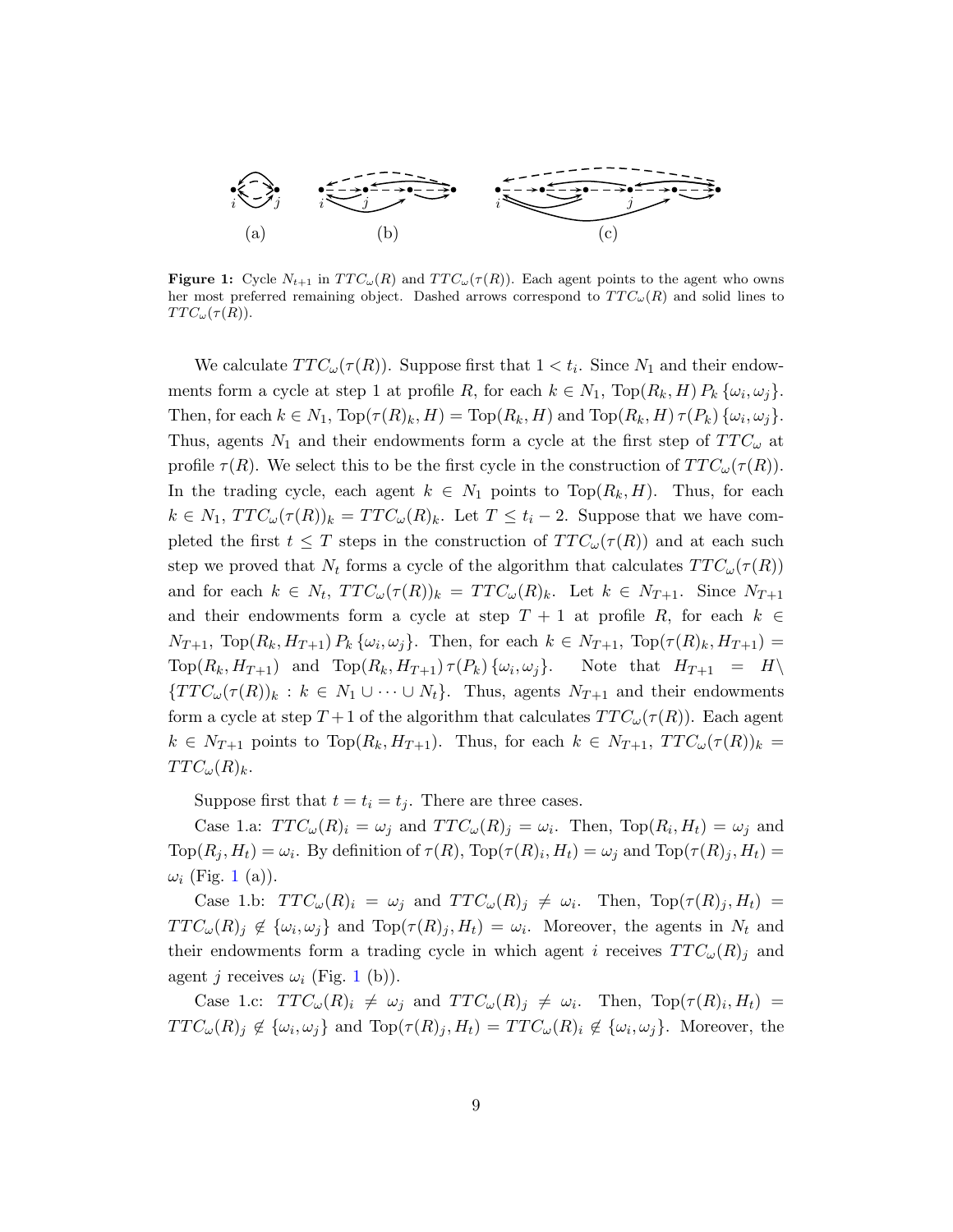agents in  $N_t$  and their endowments form a trading cycle in which agent i receives  $TTC_{\omega}(R)_i$  and agent j receives  $TTC_{\omega}(R)_i$  (Fig. [1](#page-8-0) (c)).

Thus, we can always select a trading cycle at step t of the algorithm that calculates  $TTC_{\omega}(\tau(R))$ , in which agent *i* receives her *l*-th ranked object and agent *j* receives her r-th ranked object.

Suppose now that  $t = t_i < t_j$ . There are two cases.

Case 2.a:  $TTC_{\omega}(R)_i = \omega_i$ . Then,  $N_t = \{i\}$  and  $Top(R_i, H_t) = \omega_i$ . Then,  $Top(\tau(R)_j, H_t) = \omega_j$ . We can select the cycle in which agent j points to her own object as the cycle at step t of the algorithm that calculates  $TTC_{\omega}(\tau(R))$ .

Case 2.b:  $TTC_{\omega}(R)_i \neq \omega_i$ . Then, at the t-th step of the algorithm that calculates  $TTC_{\omega}(\tau(R))$  the agents in  $\{j\} \cup (N_t \setminus \{i\})$  and their objects form a cycle in which agent j points to  $TTC_{\omega}(R)_{i}$ .

Thus, we can always select a trading cycle at step t of the algorithm that calculates  $TTC_{\omega}(\tau(R))$ , in which agent j receives her r-th ranked object.

Observe that for each  $t_i < t < t_j$  and each  $k \in N_t$ ,  $\text{Top}(\tau(R)_k, \{\omega_i\} \cup (H_t \setminus$  $\{\omega_i\}) = \text{Top}(R_k, H_t)$ . Thus, for each such t the agents  $N_t$  and their endowments form a cycle at step t of the algorithm that calculates  $TTC_{\omega}(\tau(R))$ . Moreover, each agent  $k \in N_t$  points to  $Top(R_k, H_t)$ . Thus, for each  $k \in N_t$ ,  $TTC_{\omega}(\tau(R))_k =$  $TTC_{\omega}(R)_k.$ 

Finally, let  $t = t<sub>j</sub>$ . There are two cases.

Case 3.a:  $TTC_{\omega}(R)_{j} = \omega_{j}$ . Then,  $N_{t} = \{j\}$  and  $Top(R_{j}, H_{t}) = \omega_{j}$ . Then,  $Top(\tau(R)_i, H_t) = \omega_i$ . We can select the cycle in which agent i points to her own object as the cycle at step t of the algorithm that calculates  $TTC_{\omega}(\tau(R))$ .

Case 3.b:  $TTC_{\omega}(R)$   $\neq \omega_j$ . Then, at the t-th step of the algorithm that calculates  $TTC_{\omega}(\tau(R))$  the agents in  $\{i\} \cup (N_t \setminus \{j\})$  and their objects form a cycle in which agent i points to  $TTC_{\omega}(R)_{i}$ .

Thus, we can always select a trading cycle at step t of the algorithm that calculates  $TTC_{\omega}(\tau(R))$ , in which agent *i* receives her *l*-th ranked object.

Now, consider TC mechanisms with three brokers. These mechanisms are defined for the three-agent case only. Suppose without loss of generality that  $N = \{1, 2, 3\}$ . Let b and c two brokerage structures. We claim first that if  $TC_b$  is balanced, so is TC<sub>c</sub>. Let  $\pi := b \circ c^{-1} : H \to H$ . Since both b and c are bijections,  $\pi$  is a bijection. Moreover,  $\pi^{-1} = c \circ b^{-1}$ . For each  $R \in \mathcal{R}^N$  let  $\tau(R)$  be the defined as follows: for each  $i \in N$  and  $\{x, y\} \subseteq H$ ,  $x \tau(R)_i y$  if and only if  $\pi(x) R_i \pi(y)$ . Thus, for each  $i \in N$  and  $\{x, y\} \subseteq H$ ,  $x R_i y$  if and only if  $\pi^{-1}(x) \tau(R)_i \pi^{-1}(y)$ . Since  $\pi$  is a bijection, so is  $\tau : \mathcal{R}^N \to \mathcal{R}^N$ . We have that: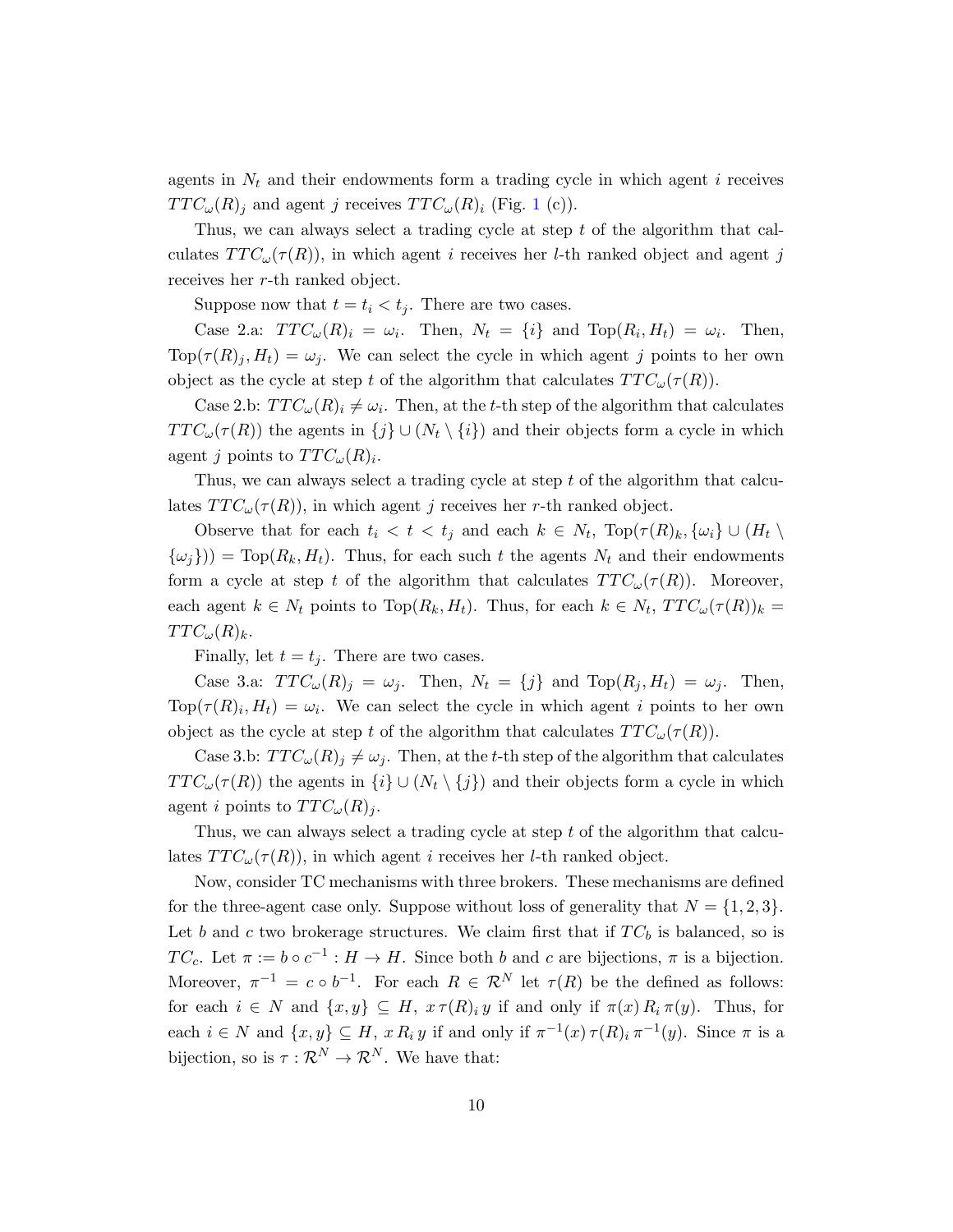(i)  $\pi^{-1}$  and  $\pi$  preserve the rankings of R and  $\tau(R)$ , respectively. That is, for  $i \in N$  and  $k \in \{1, 2, 3\}, R_i^k = \pi(\tau(R_i^k))$  and  $\pi^{-1}(R_i^k) = \tau(R_i^k)$ .

(ii)  $\mu \in \mathcal{M}$  is efficient for R if and only if  $\pi^{-1} \circ \mu$  is efficient for  $\tau(R)$ .

(iii) For  $i \in N$  and  $\mu \in \mathcal{M}$ ,  $\mu_i = b_i$  if and only if  $(\pi^{-1} \circ \mu)_i = c \circ b^{-1}(b_i) = c_i$ . Thus, for each  $\mu \in \mathcal{M}, |\{i : \mu_i = b_i\}| = |\{i : (\pi^{-1} \circ \mu)_i = c_i\}|.$ 

We claim that  $TC_c(\tau(R)) = \pi^{-1} \circ TC_b(R)$ . By (ii) and (iii)  $M_b(R) = \pi(M_b(\tau(R)))$ and  $\pi^{-1}(M_b(R)) = M_b(\tau(R))$ . If  $M_b(R)$  is a singleton, so is  $M_b(\tau(R))$  with unique element  $\pi^{-1} \circ TC_b(R)$ .

By (i), if for profile R the top object of agents i and j is  $b_i$ , and the top object of agent k is different from  $b_i$ , then for profile  $\tau(R)$  the top object of agents i and j is  $c_i$ , and the top object of agent k is different from  $c_i$ . Thus, if  $TC_b(R)$  is calculated as the worst matching of agent i in  $M_b(R)$ , we have that  $TC_c(\tau(R))$  is calculated as the worst matching of agent i in  $M_b(\tau(R))$ . By (i) the worst matching of  $\tau(R)_i$  in  $M_b(\tau(R))$  is the composition of  $\pi^{-1}$  and the worst matching of  $R_i$  in  $M_b(R)$ . Thus,  $TC_c(\tau(R)) = \pi^{-1} \circ TC_b(R).$ 

By (i) if for profile R the top object of agents j and k is  $b_i$ , then for profile  $\tau(R)$  the top object of agents j and k is  $c_i$ . Thus, if  $TC_b(R)$  is calculated as the best matching of agent i in  $M_b(R)$ , we have that  $TC_c(\tau(R))$  is calculated as the best matching of agent i in  $M_b(\tau(R))$ . By (i) the best matching of  $\tau(R)_i$  in  $M_b(\tau(R))$  is the composition of  $\pi^{-1}$  and the best matching of  $R_i$  in  $M_b(R)$ . Thus,  $TC_c(\tau(R)) = \pi^{-1} \circ TC_b(R).$ 

Since  $TC_c(\tau(R)) = \pi^{-1} \circ TC_b(R)$  by (i), for each  $i \in N$ , the ranking of  $TC_b(R)_i$ in  $R_i$  is the same as the ranking of  $TC_c(\tau(R))_i$  in  $\tau(R)_i$ . Since  $\tau$  is a bijection, if  $TC_b$  is balanced, so is  $TC_c$ .

One can calculate that for a given brokerage structure:

$$
\left| \{ R \in \mathcal{R}^N : TC_b(R)_i = R_i^3 \} \right| = 144, \ \forall i \in \{1, 2, 3\}.
$$

$$
\left| \{ R \in \mathcal{R}^N : TC_b(R)_i = R_i^2 \} \right| = 48, \ \forall i \in \{1, 2, 3\}.
$$

$$
\left| \{ R \in \mathcal{R}^N : TC_b(R)_i = R_i^1 \} \right| = 24, \ \forall i \in \{1, 2, 3\}.
$$

 $\Box$ 

To prove the other direction of Theorem [1,](#page-7-0) we need to consider the whole space of efficient and group strategy-proof mechanisms. These mechanisms have been described by [Pycia and Unver](#page-19-4) [\(2017\)](#page-19-4) and [Bade](#page-18-0) [\(2020](#page-18-0)). We refer the reader to these papers for the complete description of all mechanisms in this family. This extensive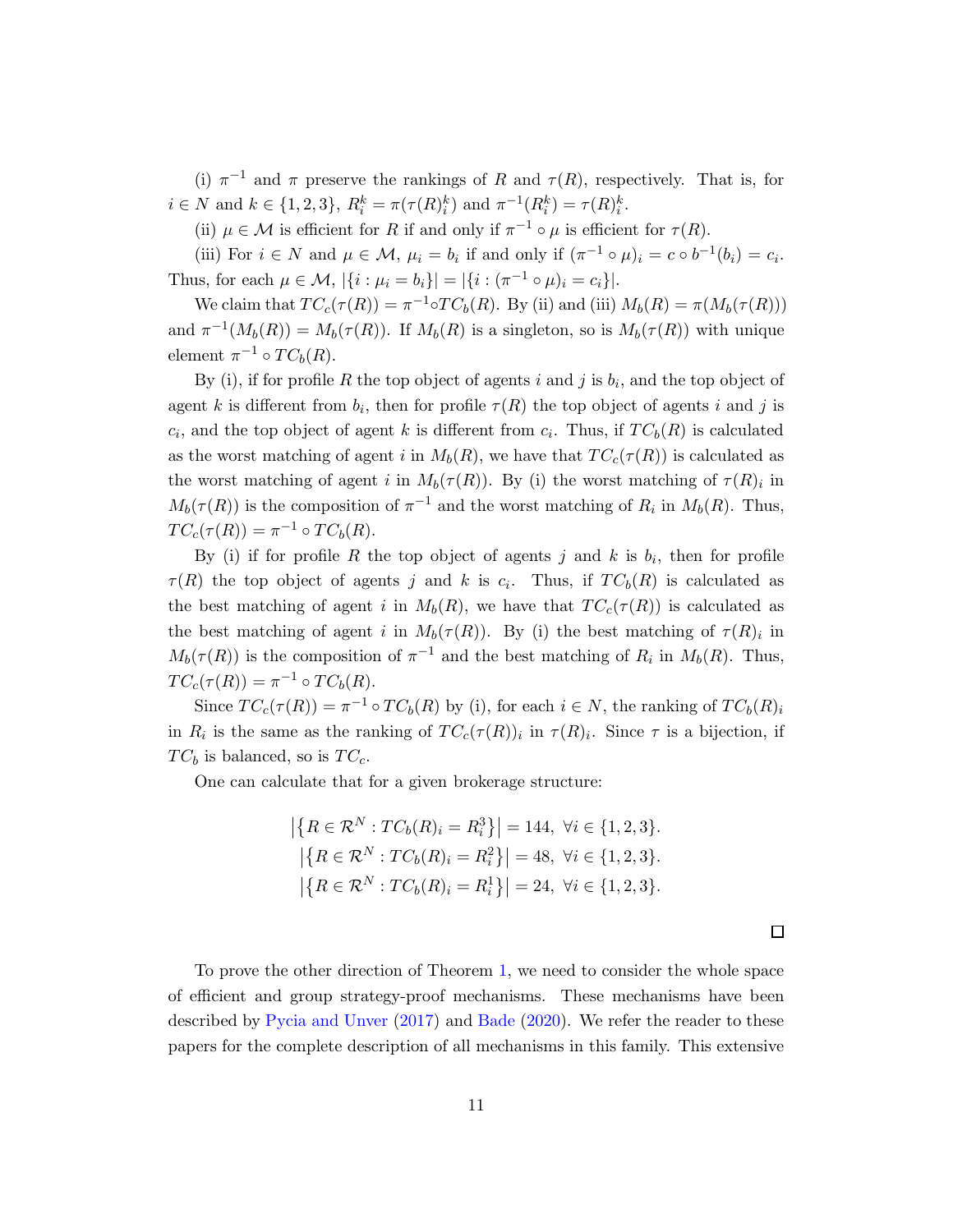detail is not necessary to prove our theorem. For our purpose it is sufficient to describe the general algorithm by which they are defined and the parameters that define it.

An inheritance structure c assigns to each  $\nu \in S$  and each  $x \in H_{\nu}^{c}$  a pair  $c_{\nu}(x) \in N_{\nu}^{c} \times \{o,b\}$ . If  $c_{\nu}(x) = (i,o)$  we say that agent i owns x at  $\nu$ . If  $c_{\nu}(x) =$  $(i, b)$  we say that agent i brokers x at v. The **TC** mechanism associated with **inheritance structure** c,  $TC_c$ , is defined by means of the following owner-andbroker algorithm. The algorithm starts from the empty matching. If there are three brokers, it determines the assignment with a TC mechanism with three brokers. If there are less than three brokers, the algorithm proceeds as follows. It constructs a graph in which agents who are owners point to their best object and agents who are brokers point to their best object that they do not broker. An object points to the agent who controls it. Cycles of this graph determine a submatching (agents receive the object they point to in a cycle). The partial matching, say  $\nu$ , determines the ownership rights in the next round  $c_{\nu}$ . For this algorithm to define a mechanism and for this mechanism to be efficient and group strategy-proof, it is necessary that  $c$ satisfies further properties. Let  $\mathcal C$  be the set of inheritance structures that define an efficient and group strategy-proof mechanism. Two of these properties are relevant to our results.

- 1. Initial brokerage limits. If there is more than one broker at the first step of the algorithm, the mechanism is a TC mechanism with three brokers. This implies that there are only three possible brokerage scenarios at the outset of the algorithm: (i) there are no brokers; (ii) there is one broker; or (iii) there are three brokers,  $n = 3$ , and the mechanism is a TC mechanism with three brokers.
- 2. Ownership persistence. Suppose that a submatching  $\nu$  is calculated at some step of the algorithm for a given preference profile. If  $i \in N_{\nu}^{c}$  owns x at the step in which a  $\nu$  is determined, this ownerships persists, i.e., for all  $\nu \subseteq \nu' \in \mathcal{S}, i \in N_{\nu'}^c$  implies  $c_{\nu'}(x) = (i, o)$ . This implies that if an agent owns an object in some round of the algorithm, she will receive an object that is at least as good as this object.

The next lemma states that if an agent is the owner of two objects at the beginning of the owner-and-broker algorithm, the mechanism is not balanced. Essentially, the issue is that if an agent owns two objects, at least an agent starts without being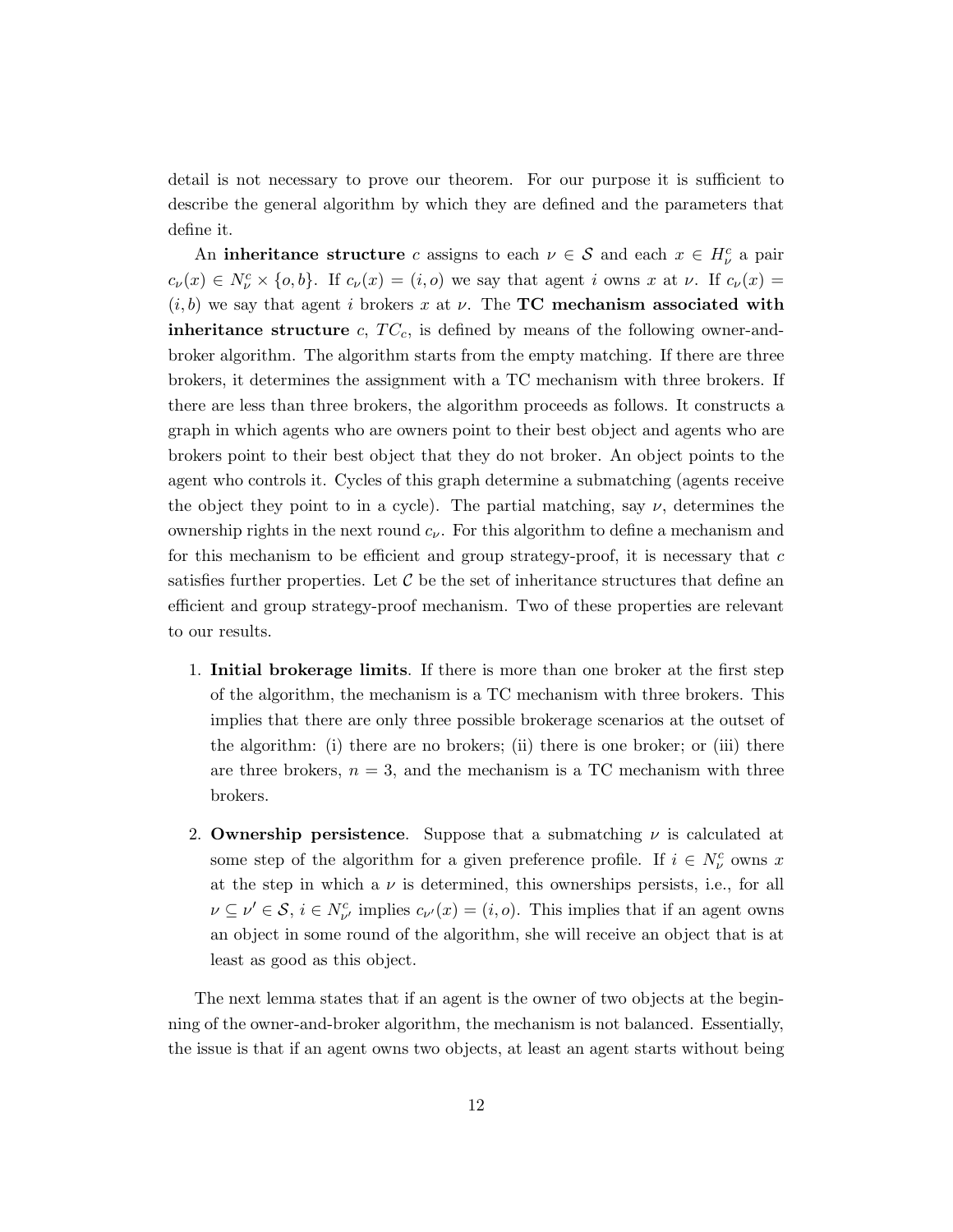the owner or broker of an object. An agent who does not control any object at the outset of the algorithm will end up receiving her worst choice in some problems. This is not so for the agent who starts with control of more than two objects.

<span id="page-12-2"></span>**Lemma 2.** Let  $c \in \mathcal{C}$ . If there is an agent who owns more than one object at the first step of owner-and-broker algorithm with structure  $c, TC_c$  is not balanced.

*Proof.* Let  $i \in N$  be such that for two different objects, x and y,  $c_{\emptyset}(x) = (i, o)$  and  $c_{\emptyset}(y) = (i, o)$ . By ownership persistence, for any preference profile, agent i will not be assigned her worst choice. However, when all agents have the same preferences, efficiency implies that each agent receives a distinct object. Let agent  $j$  be the agent who receives her worst choice. Then, we have that agent  $i$  never receives her worst object and there is another agent who receives her worst object for some profiles. Thus,  $TC_c$  is not balanced.  $\Box$ 

It remains to show that ownership and brokerage on average treat agents differently. This seems intuitive, but requires a relatively involved proof. The following lemma is the key to establish this fact. It states that when all profiles are equally likely, the expected number of agents who receive their top choice, the second top choice, and so on, is the same for any two efficient and group strategy-proof mechanisms.

<span id="page-12-1"></span>**Lemma 3.** Let f and g be two efficient and strategy-proof mechanisms. Then for each  $k \in \{1, ..., n\},\$ 

$$
\sum_{i\in N} \left| \left\{ R \in \mathcal{R}^N : f(R)_i = R_i^k \right\} \right| = \sum_{i\in N} \left| \left\{ R \in \mathcal{R}^N : g(R)_i = R_i^k \right\} \right|.
$$

*Proof.* Denote the set of all permutations  $\pi : N \to N$  by  $\Pi$ . Note that  $|\Pi| = n!$ . Given a mechanism  $h : \mathcal{R}^N \to \mathcal{M}$  and  $\pi \in \Pi$ , the permuted form of h with respect to  $\pi$ , denoted by  $h^{\pi}$ , is obtained by reassigning the role of agents in h as determined by  $\pi$ .<sup>[6](#page-12-0)</sup> Formally, for each  $R \in \mathcal{R}^N$ , let  $\tau^{\pi}(R) \in \mathcal{R}^N$  be the profile where for each  $k \in N$ ,  $\tau^{\pi}(R)$ <sub>k</sub> coincides with  $R_{\pi(k)}$ , i.e., agent k is endowed with the preference of agent  $\pi(k)$  in profile R. (Note that  $\tau^{\pi}: \mathcal{R}^N \to \mathcal{R}^N$  is a bijection.) Then, for each  $R \in \mathcal{R}^N$  and each  $i \in N$ ,  $h^{\pi}(R)_i := h(\tau^{\pi}(R))_{\pi(i)}$ .

Given a mechanism  $h$  one can define its symmetrized random version by choosing a permutation  $\pi$  uniformly at random from  $\Pi$  and assigning each agent the corresponding allotment. Formally, the symmetrization of h is the function  $h^{\Pi} : \mathcal{R}^N \to$ 

<span id="page-12-0"></span> ${}^6h^{\pi}$  corresponds to  $\pi \bigodot h$  in [Bade](#page-18-0) [\(2020](#page-18-0)).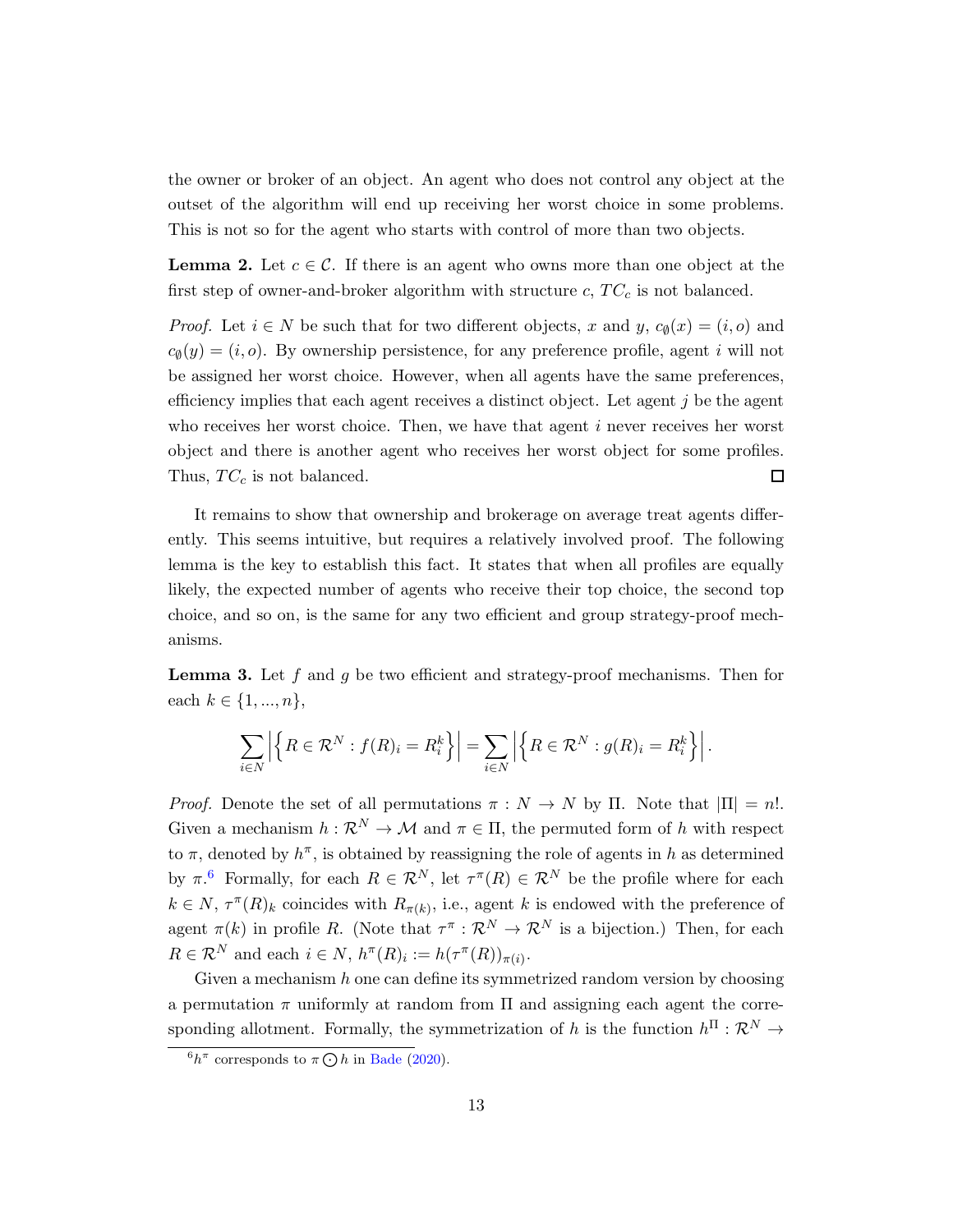$\Delta(\mathcal{M})$  defined as follows: for each  $\mu \in \mathcal{M}$ ,

$$
h^{\Pi}(\mu) := |\{\pi \in \Pi : h^{\pi}(R) = \mu\}|/n!.
$$

Fix  $k \in \{1, ..., n\}$ . Theorem 1 in [Bade](#page-18-0) [\(2020\)](#page-18-0) states that any two efficient and group stratety-proof mechanisms induce the same symmetrized random mechanism. Thus,  $f^{\Pi} = g^{\Pi}$  and for each  $R \in \mathcal{R}^{N}$  and each  $i \in N$ ,

$$
\left| \left\{ \pi \in \Pi : f^{\pi}(R)_i = R_i^k \right\} \right| / n! = \left| \left\{ \pi \in \Pi : g^{\pi}(R)_i = R_i^k \right\} \right| / n!.
$$

Equivalently,

$$
\sum_{\pi \in \Pi} 1_{f^{\pi}(R)_i = R_i^k}(i, R, \pi) = \sum_{\pi \in \Pi} 1_{g^{\pi}(R)_i = R_i^k}(i, R, \pi),
$$

where  $1_{f^{\pi}(R)_{i}=R_{i}^{k}}(i, R, \pi) = 1$  if  $f^{\pi}(R)_{i} = R_{i}^{k}$  and zero otherwise. Thus,

$$
\sum_{i\in N}\sum_{R\in\mathcal{R}^N}\sum_{\pi\in\Pi}1_{f^\pi(R)_i=R_i^k}(i,R,\pi)=\sum_{i\in N}\sum_{R\in\mathcal{R}^N}\sum_{\pi\in\Pi}1_{g^\pi(R)_i=R_i^k}(i,R,\pi).
$$

Since the summations above are finite, we can exchange their order. Thus,

<span id="page-13-0"></span>
$$
\sum_{\pi \in \Pi} \sum_{i \in N} \sum_{R \in \mathcal{R}^N} 1_{f^{\pi}(R)_i = R_i^k} (i, R, \pi) = \sum_{\pi \in \Pi} \sum_{i \in N} \sum_{R \in \mathcal{R}^N} 1_{g^{\pi}(R)_i = R_i^k} (i, R, \pi).
$$
 (1)

Now, fix a permutation  $\pi \in \Pi$ . By definition of  $TC_c^{\pi}$ , for each  $R \in \mathcal{R}^N$ ,

$$
|\{i \in N : f^{\pi}(R)_i = R_i^k\}| = |\{i \in N : f(\tau^{\pi}(R))_i = \tau^{\pi}(R)_i^k\}|.
$$

Equivalently,

$$
\sum_{i \in N} 1_{f^{\pi}(R)_i = R_i^k}(i, R, \pi) = \sum_{i \in N} 1_{f(\tau^{\pi}(R))_i = \tau^{\pi}(R)_i^k}(i, R),
$$

where  $1_{f(\tau^{\pi}(R))_i=\tau^{\pi}(R)_{i}^{k}}(i,R)=1$  if  $f(\tau^{\pi}(R))_i=\tau^{\pi}(R)_{i}^{k}$  and zero otherwise. Thus,

$$
\sum_{R \in \mathcal{R}^N} \sum_{i \in N} 1_{f^{\pi}(R)_i = R_i^k}(i, R, \pi) = \sum_{R \in \mathcal{R}^N} \sum_{i \in N} 1_{f(\tau^{\pi}(R))_i = \tau^{\pi}(R)_i^k}(i, R).
$$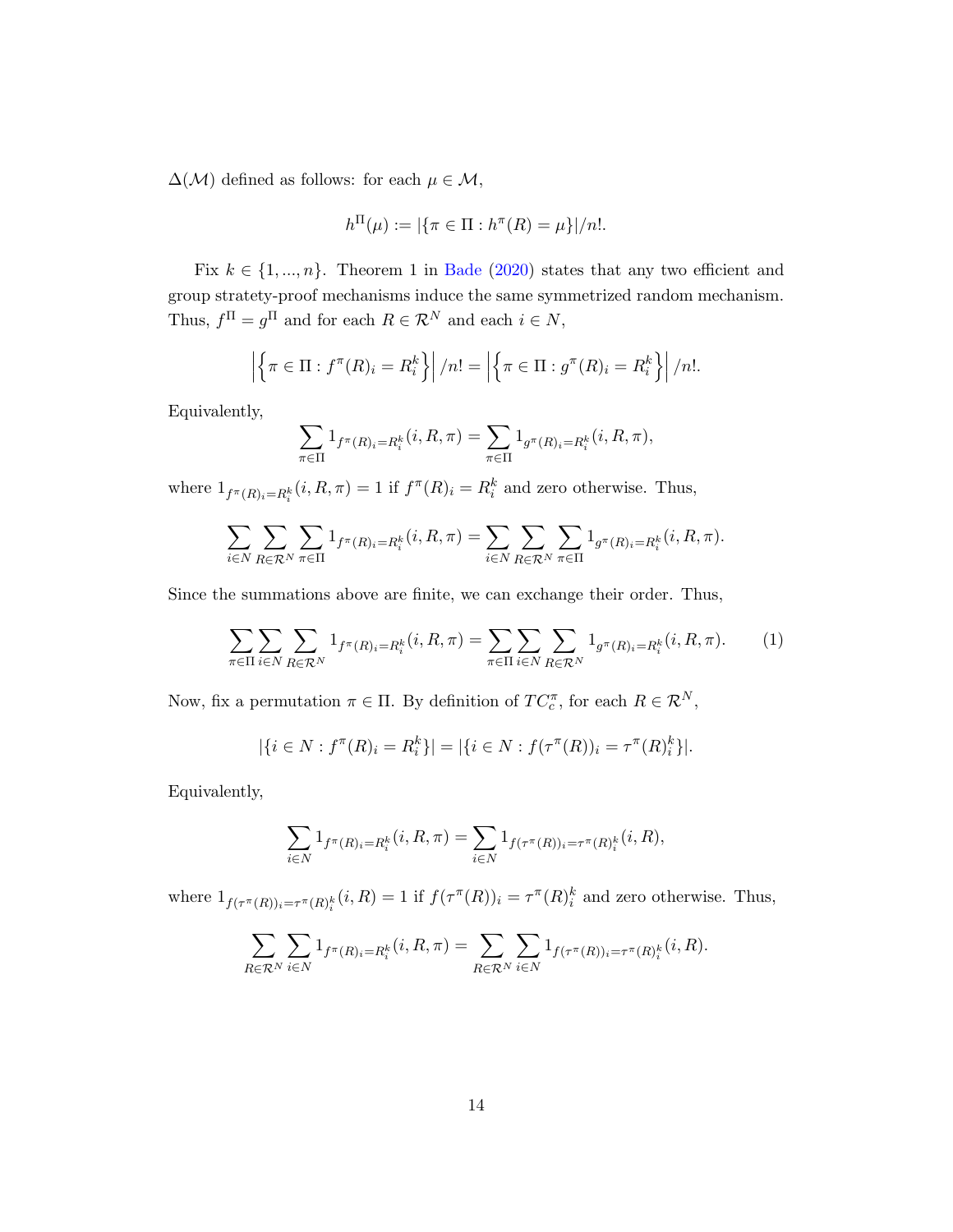Since  $\tau^{\pi}: \mathcal{R}^N \to \mathcal{R}^N$  is a bijection

$$
\sum_{R \in \mathcal{R}^N} \sum_{i \in N} 1_{f(\tau^{\pi}(R))_i = \tau^{\pi}(R)_i^k} (i, R) = \sum_{R \in \mathcal{R}^N} \sum_{i \in N} 1_{f(R)_i = R_i^k} (i, R),
$$

where  $1_{f(R)_i=R_i^k}(i, R) = 1$  if  $f(R)_i = R_i^k$  and zero otherwise. From these two last equations we get that,

$$
\sum_{i \in N} \sum_{R \in \mathcal{R}^N} 1_{f^{\pi}(R)_i = R_i^k}(i, R, \pi) = \sum_{i \in N} \sum_{R \in \mathcal{R}^N} 1_{f(R)_i = R_i^k}(i, R).
$$

Thus,

<span id="page-14-0"></span>
$$
\sum_{\pi \in \Pi} \sum_{i \in N} \sum_{R \in \mathcal{R}^N} 1_{f^{\pi}(R)_i = R_i^k}(i, R, \pi) = n! \sum_{i \in N} \sum_{R \in \mathcal{R}^N} 1_{f(R)_i = R_i^k}(i, R).
$$
 (2)

Similarly,

<span id="page-14-1"></span>
$$
\sum_{\pi \in \Pi} \sum_{i \in N} \sum_{R \in \mathcal{R}^N} 1_{g^{\pi}(R)_i = R_i^k} (i, R, \pi) = n! \sum_{i \in N} \sum_{R \in \mathcal{R}^N} 1_{g(R)_i = R_i^k} (i, R).
$$
 (3)

Then,  $(2)$  and  $(3)$  in  $(1)$  yield

$$
\sum_{i \in N} \sum_{R \in \mathcal{R}^N} 1_{f(R)_i = R_i^k}(i, R) = \sum_{i \in N} \sum_{R \in \mathcal{R}^N} 1_{g(R)_i = R_i^k}(i, R).
$$

Equivalently,

$$
\sum_{i\in N} \left| \left\{ R \in \mathcal{R}^N : f(R)_i = R_i^k \right\} \right| = \sum_{i\in N} \left| \left\{ R \in \mathcal{R}^N : g(R)_i = R_i^k \right\} \right|.
$$

 $\Box$ 

We can then establish that a broker is treated on average worse than an owner. We prove this by comparing a mechanism that has a broker at the outset with the mechanism in which this agent receives the object as endowment, all other equal. Since the change affects only this agent, one can easily show that the agent is treated better, on average, when starts as being an owner instead of a broker. We know that the expected number of agents who receive their top choice, their second top choice and so on is the same for these two mechanisms (Lemma [3\)](#page-12-1). Thus, it must be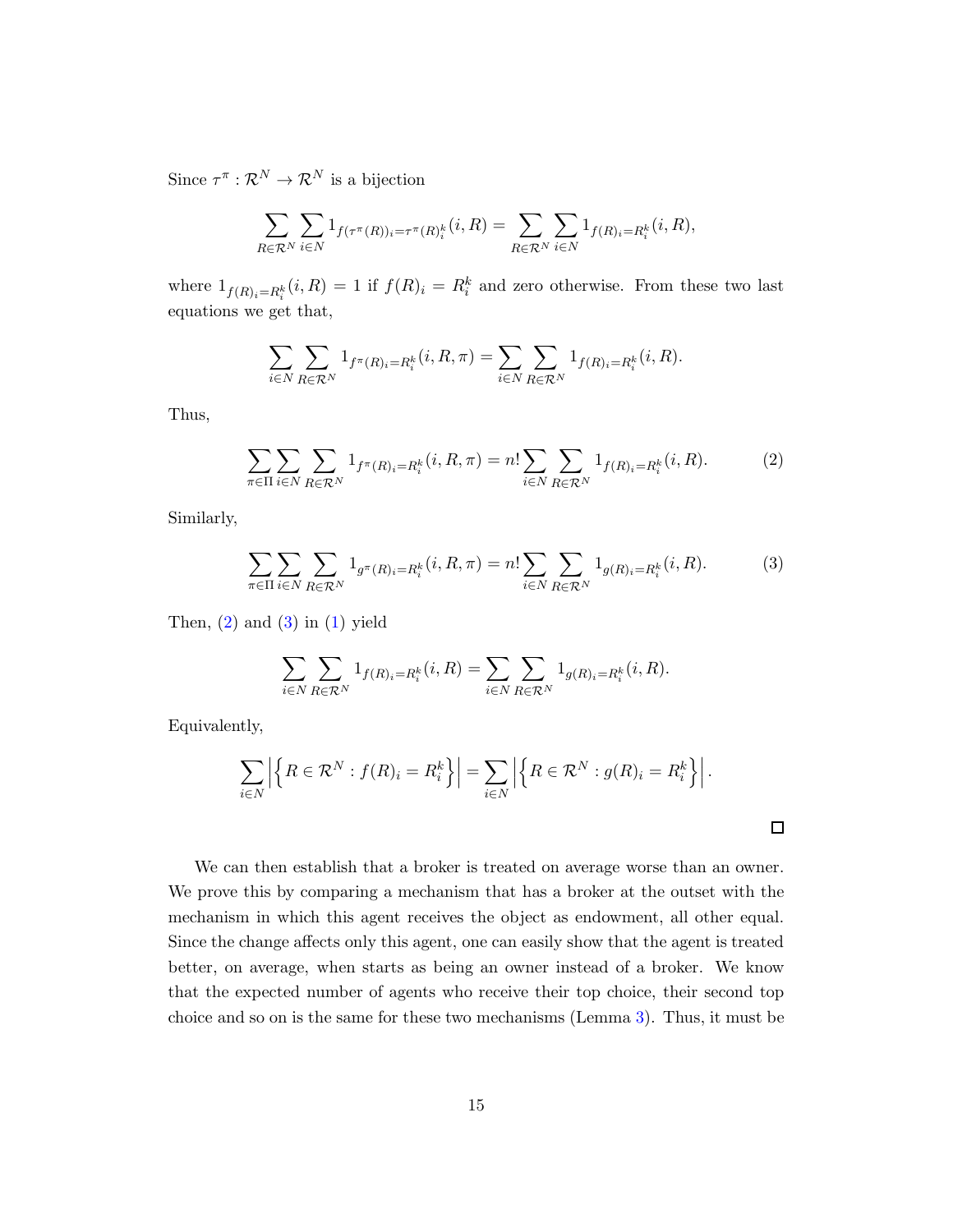that, on average, when the agent is a broker, he or she is treated worse than some other agent.

<span id="page-15-1"></span>**Lemma 4.** Let  $c \in \mathcal{C}$ . If there is a single broker and  $n-1$  owners at the first step of the owner-and-broker algorithm with structure  $c, T C_c$  is not balanced.

*Proof.* Consider a TC mechanism with one broker i who brokers  $h_i$  and  $n-1$  owners, i.e., each  $j \in N \setminus \{i\}$  owns  $h_j$ . We denote this mechanism by TC. Now, consider a TTC from individual endowments where each  $i \in N$  initially owns object  $h_i$ . We denote this mechanism by  $TTC$ . We claim that

<span id="page-15-0"></span>
$$
\{R \in \mathcal{R}^N : TC(R)_i = R_i^n\} \subsetneq \{R \in \mathcal{R}^N : TTC(R)_i = R_i^n\}.
$$
 (4)

Let  $R \in \mathcal{R}^N$  be such that  $TC(R)_i = R_i^n$ , i.e.,  $TC$  assigns the top choice to agent i at profile R. There are two cases. If  $TC(R)_i \neq h_i$ , then at each step of the algorithm that computes  $TC(R)$ , agent i points to her most preferred object. Thus, each cycle that forms in this instance of this algorithm is also a cycle in the algorithm that computes  $TTC(R)$ . Thus,  $TC(R) = TTC(R)$ . Now, if  $TC(R)_i = h_i$ , then  $h_i = \text{Top}(R_i, H)$  and  $TTC(R)_i = h_i$ . Thus,

$$
\left\{R \in \mathcal{R}^N : TC(R)_i = R_i^n\right\} \subseteq \left\{R \in \mathcal{R}^N : TTC(R)_i = R_i^n\right\}.
$$

Now, let  $j \neq i$  and consider a profile R in which all agents rank  $h_i$  top and  $h_j$  second. Clearly,  $TTC(R)<sub>i</sub> = h<sub>i</sub>$  and  $TC(R)<sub>i</sub> = h<sub>j</sub>$ . Thus, [\(4\)](#page-15-0) holds. This implies that,

$$
\left| \left\{ R \in \mathcal{R}^N : TC(R)_i = R_i^n \right\} \right| < \left| \left\{ R \in \mathcal{R}^N : TTC(R)_i = R_i^n \right\} \right|.
$$

By Lemma [3,](#page-12-1)

$$
\sum_{j\in N} \left| \left\{ R \in \mathcal{R}^N : TC(R)_j = R_j^n \right\} \right| = \sum_{j\in N} \left| \left\{ R \in \mathcal{R}^N : TCC(R)_j = R_j^n \right\} \right|.
$$

Thus, there is  $j \in N \setminus \{i\}$  such that

$$
\left| \left\{ R \in \mathcal{R}^N : TC(R)_j = R_j^n \right\} \right| > \left| \left\{ R \in \mathcal{R}^N : TTC(R)_j = R_j^n \right\} \right|.
$$

Now, by Lemma [1,](#page-7-1)  $TTC$  is balanced. Thus,

$$
\left| \left\{ R \in \mathcal{R}^N : TTC(R)_i = R_i^n \right\} \right| = \left| \left\{ R \in \mathcal{R}^N : TTC(R)_j = R_j^n \right\} \right|.
$$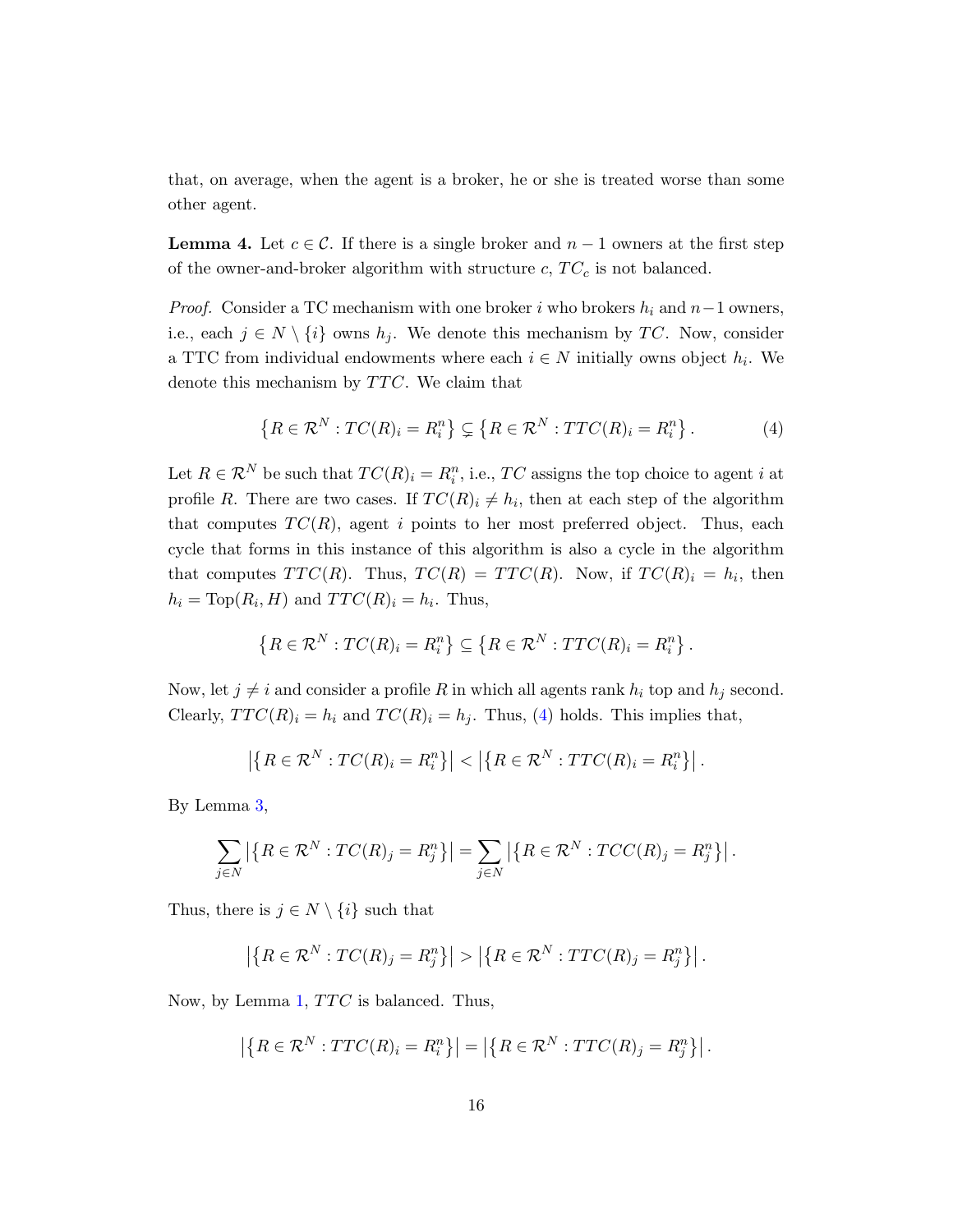Thus,

$$
\left| \left\{ R \in \mathcal{R}^N : TC(R)_i = R_i^n \right\} \right| < \left| \left\{ R \in \mathcal{R}^N : TC(R)_j = R_j^n \right\} \right|.
$$

Thus,  $TC$  is not balanced.

Proof of Theorem [1.](#page-7-0) Suppose that f is balanced, efficient, and group strategy-proof. Then, there is  $c \in \mathcal{C}$  such that  $f = TC_c$  [\(Pycia and Unver](#page-19-4), [2017](#page-19-4); [Bade](#page-18-0), [2020\)](#page-18-0). Since c satisfies initial brokerage limits, there are only three cases.

(i) There are no brokers at the first step of the owners-and-brokers algorithm associated with c: We claim that  $TC_c$  is a TTC from individual endowments. Suppose by contradiction that this is not so. Thus, there is at least an agent who owns at least two objects at the first step of the owners-and-brokers algorithm associated with c. By Lemma [2,](#page-12-2)  $TC_c$  is not balanced. This is a contradiction.

(ii) There is a single broker at the first step of the owners-and-brokers algorithm associated with c: We claim that there are  $n-1$  owners at the first step of the owners-and-brokers algorithm associated with c. If this were not so, there would have to be at least an agent who owns two objects at the first step of the ownersand-brokers algorithm associated with c. By Lemma  $2, TC_c$  $2, TC_c$  would not be balanced. Since there are one broker and  $n-1$  owners at the first step of the owners-and-brokers algorithm associated with c, by Lemma [4,](#page-15-1)  $TC_c$  is not balanced. This is a contradiction. Thus case (ii) never holds

(iii) There are three brokers and  $TC_c$  is a TC mechanism with three brokers.

Thus,  $TC_c$  is either a TTC from individual endowments or a TC mechanism with three brokers.

Lemma [1](#page-7-1) implies that both TTC from individual endowments and TC mechanisms with three brokers are balanced. These mechanisms are efficient and group strategy-proof [\(Pycia and Unver,](#page-19-4) [2017](#page-19-4); [Bade,](#page-18-0) [2020](#page-18-0)).  $\Box$ 

The three axioms in Theorem [1](#page-7-0) are independent. If one of them is violated, then there exists a mechanism that satisfies the other two. A serial dictatorship is efficient and group strategy-proof [\(Svensson](#page-19-5), [1999](#page-19-5)), but not balanced. One can easily see that a constant mechanism is balanced and group strategy-proof, but not efficient. The following mechanism is efficient and balanced, but not group strategy-proof.

**Example 1.** Let  $N = \{1, 2, 3\}$ ,  $O = \{a, b, c\}$ , initial endowment  $\omega = (a, b, c)$ , two preference profiles  $\widehat{R}$  and  $\widetilde{R}$ , and the mechanism  $\psi$  are given by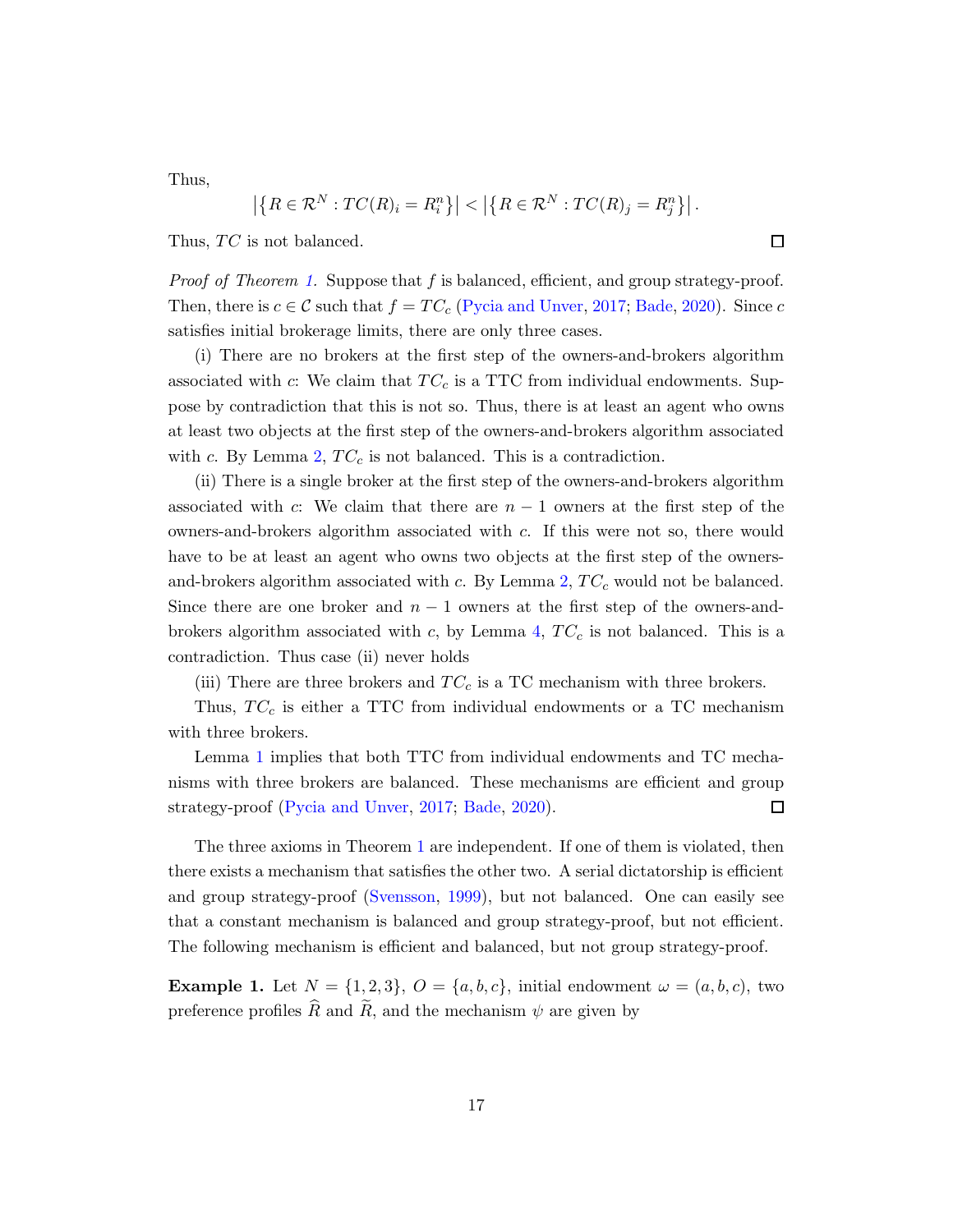| $\widehat R_1$ | $\widehat R_2$ | $\widehat{R}_3$              | $\widetilde{R}_1$ | $\widetilde{R}_2$       | $\widetilde{R}_3$ |
|----------------|----------------|------------------------------|-------------------|-------------------------|-------------------|
|                | $\alpha$       | $\overline{a}$               |                   | $\overline{a}$          | $\overline{a}$    |
| $\mathcal{C}$  | $\mathcal{C}$  | $\mathfrak c$                |                   |                         |                   |
| $\alpha$       |                | h                            | $\it a$           | C                       | Ċ                 |
|                |                |                              |                   |                         |                   |
|                |                |                              |                   | if $R = \overline{R}$ ; |                   |
| $\psi(R)$      | $=$ $\langle$  | $(b, c, a),$<br>$(c, a, b),$ |                   | if $R = R$ ;            |                   |
|                |                | $TTC_{\omega}(R),$           |                   | otherwise.              |                   |

The mechanism  $\psi$  is efficient, for  $TTC_{\omega}$  is efficient and the allocations for both R and R are efficient for these profiles. It is balanced, because  $TTC_{\omega}$  is balanced, and for each  $i \in N$  and each  $k \in \{1, 2, 3\}$ ,  $|\{R \in \{\hat{R}, \tilde{R}\} : \psi(R)_i = R_i^k\}| = |\{R \in \{\hat{R}, \tilde{R}\} :$  $TTC(R)_i = R_i^k$ ]. However,  $\psi$  is not group strategy-proof. If  $\overline{R}_2 = aP_2bP_2c$ , then  $\psi_2(\widehat{R}_{-2}, \overline{R}_2)\widehat{P}_2\psi_2(\widehat{R})$ . △

# <span id="page-17-0"></span>4 Concluding remarks

We have articulated a fairness notion for the house allocation problem. Our axiom, balancedness, requires a mechanism to assign the top choice, the second top choice, and so on, for the same number of profiles to all agents. This axiom guarantees symmetric treatment at the stage in which the mechanism is announced and preferences are not reported yet. It implicitly assumes that all preferences profiles are equally likely.

The main message of our paper is that with an interesting exception in the three-agent case, the Top Trading Cycles from individual endowments are the only mechanisms that are balanced and satisfy efficiency and group strategy-proofness. Thus, Top Trading Cycles is the only mechanism that avoids the perception of bias by a mechanism designer at the stage in which the mechanism is announced and also has desirable efficiency and incentives properties.

It is interesting but outside the scope of our paper to extend our notion of balancedness to school choice environments. In this context it is usually assumed that students are indifferent among all seats in a given school. If schools have different capacities, Top Trading Cycles is not balanced any longer. It is an open question to determine whether an efficient and group strategy-proof mechanism can be singled out as optimal in this class, with respect to the balancedness criterion, or at least unambiguously improves with respect to the Top Trading Cycles. A similar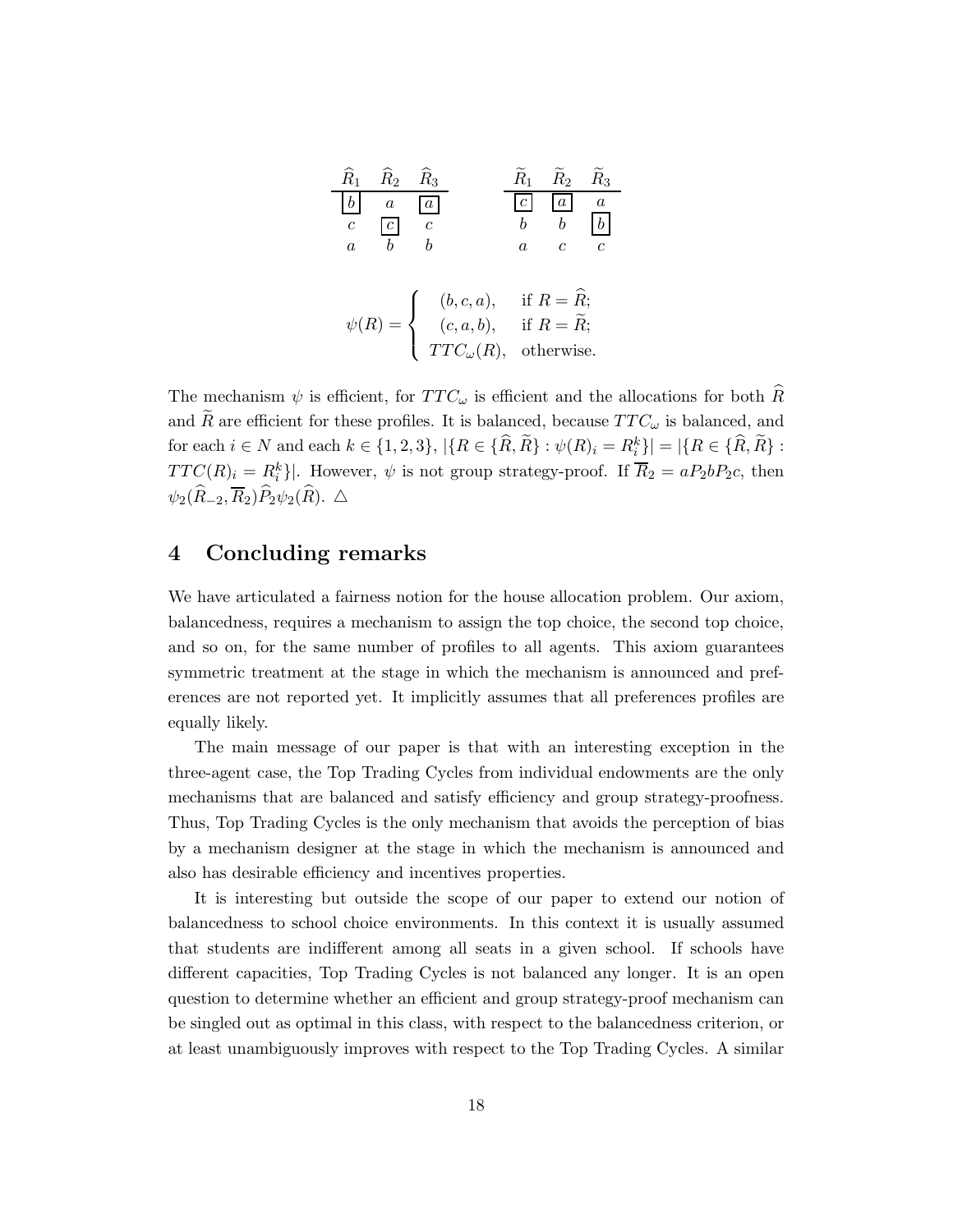question applies to environments in which preference profiles are not all equally probable (and its probability is not symmetric as in [Freeman et al.](#page-18-6), [2021\)](#page-18-6).

# References

- <span id="page-18-2"></span>Abdulkadiroğlu, A., Che, Y.-K., 2010. The role of priorities in assigning indivisible objects: A characterization of top trading cycles, unpublished manuscript Duke University and Columbia University.
- <span id="page-18-3"></span>Abdulkadiro˘glu, A., Che, Y.-K., Pathak, P. A., Roth, A. E., Tercieux, O., 2017. Minimizing justified envy in school choice: The design of New Orleans' OneApp, NBER Working paper 23265. URL <https://doi.org/10.3386/w23265>
- <span id="page-18-4"></span>Abdulkadiroğlu, A., Sönmez, T., 1998. Random serial dictatorship and the core from random endowments in house allocation problems. Econometrica 3, 689–701. URL <http://www.jstor.org/stable/2998580>
- <span id="page-18-1"></span>Abdulkadiroğlu, A., Sönmez, T., 1999. House allocation with existing tenants. J Econ Theory 88 (2), 233–260. URL <https://doi.org/10.1006/jeth.1999.2553>
- <span id="page-18-0"></span>Bade, S., 2020. Random serial dictatorship: The one and only. Math Oper Res 45 (1), 353–368. URL <https://doi.org/10.1287/moor.2019.0987>
- <span id="page-18-7"></span>Bird, C., 1984. Group incentive compatibility in a market with indivisible goods. Econ Letters 14, 309–313. URL [https://doi.org/10.1016/0165-1765\(84\)90003-X](https://doi.org/10.1016/0165-1765(84)90003-X)
- <span id="page-18-5"></span>Carroll, G., 2014. A general equivalence theorem for allocation of indivisible objects. J Math Econ 51, 163–177. URL <https://doi.org/10.1016/j.jmateco.2013.12.006>
- <span id="page-18-6"></span>Freeman, R., Pritchard, G., Wilson, M. C., 2021. Order symmetry: a new fairness criterion for assignment mechanisms. URL <https://osf.io/xt37c/download>